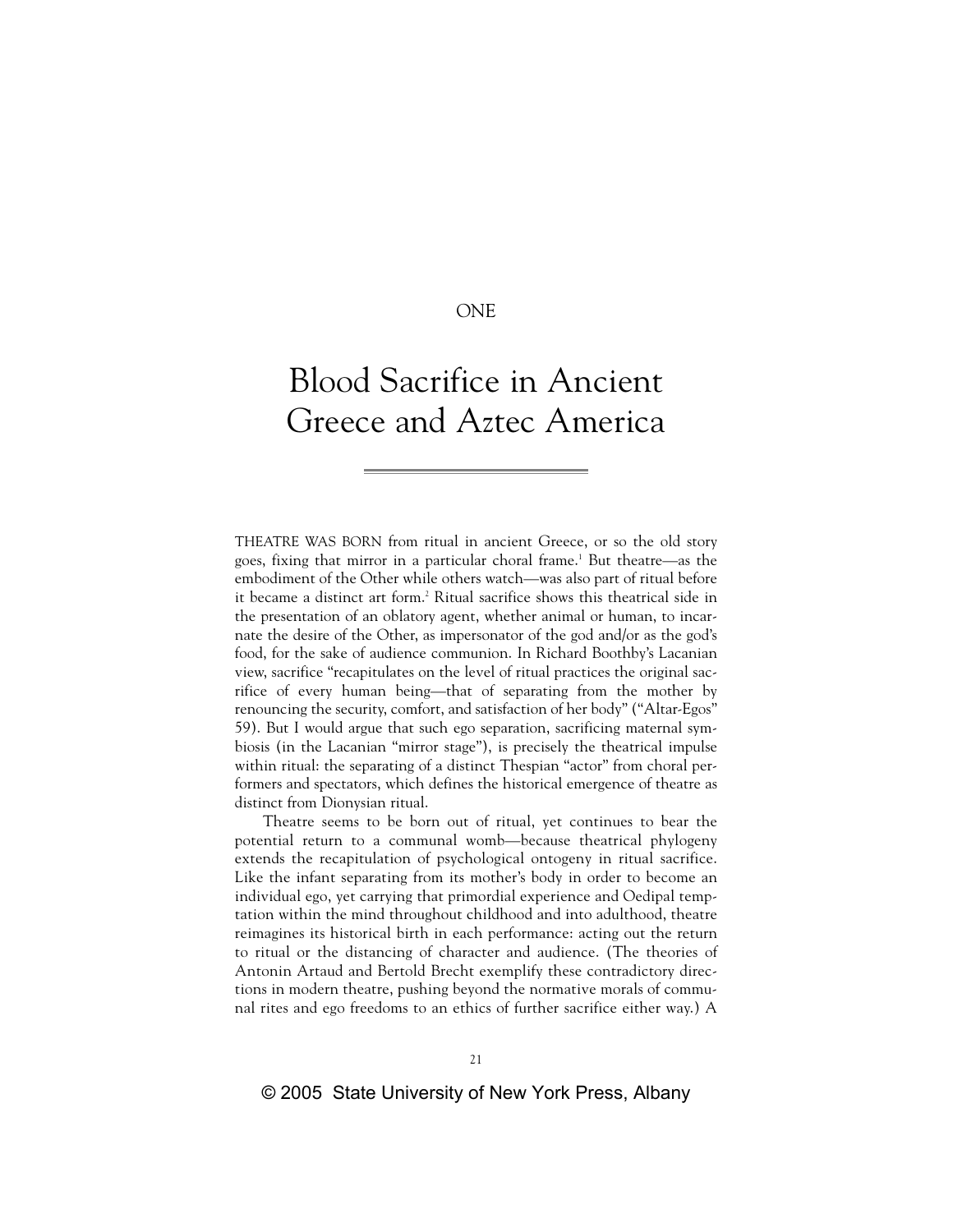look at the theatre within ritual, not just the ritual within theatre, illuminates the persistent temptation of sacrificial desire and the potential for its cathartic clarification, in theatre's progressive separation from, yet cyclical return to its (m)Other. The rites of blood sacrifice behind Western theatre's beginnings in Greece, and beside its colonial edges in Mexico, can reveal something of the Real today: the sacrificial *chora* (space of becoming) in stage and screen illusions of a "mass audience" and the hero's transcendent individualism.

#### THEATRE WITHIN RITUAL

In ancient Greece the move from ritual sacrifice to more theatrical forms of performance involved a shift in the focus of collective aggression.<sup>3</sup> Instead of an animal as sole "scapegoat," sacrificed to please the divine audience,<sup>4</sup> to interpret life plots (with a priest reading its open entrails), and to stimulate primal emotions in earthly spectators (with a bloody display and communal meal), the human body became the focus of sacrifice in theatre.<sup>5</sup> However, the festival of Dionysus, as primary setting for the development of theatre, continued to involve rites of animal sacrifice. In fact, the sacrificial altar was located approximately forty yards behind the *skene* (stage house) doors of the Theatre of Dionysus in Athens, on the hillside of the Acropolis (Wiles, *Tragedy* 57). "Here on the altar many bulls would have been slaughtered and their innards roasted whilst the dithyrambs were danced. The performance [onstage and in the orchestra] is physically located between the god [the statue of Dionysus in the theatre auditorium] and the sacrifice in his honour . . ." (58). By staging violence through the human drama onstage, as well as the animal bloodshed behind it, the Greeks also returned to the cannibal origins of animal sacrifice in the myths and cults of Dionysus: figuratively tearing apart and eating the character represented by the actor onstage.<sup>6</sup> While human sacrifice within the theatre took place as a fiction, behind the doors of the *skene* or in some other offstage space, a Dionysian chorus evoked the primal emotions of *sparagmos*<sup>7</sup> through their song and dance, between the audience and the hidden drama, stimulating the play of violence in spectators' imaginations. Thus, like a movie sound track today, the choral music mediated the eventual display of violated bodies through an *ekkuklema* (wagon bearing a corpse) or bloody mask (as with Oedipus' blinded eyes).8

Prior to and during the invention of theatre as a distinct art form, Greek animal sacrifice involved many theatrical elements. Typically, the human participants wore symbolic costumes and ornamentation. Travel to the place of violence was staged as a choral procession with flute accompaniment<sup>9</sup> (as in the theatre orchestra). The sacrificial animal participated in the costumed, choral procession, "likewise decorated and transformed—bound with fillets, its horns covered with gold" (Burkert, *Homo Necans* 3). In fact, the perfor-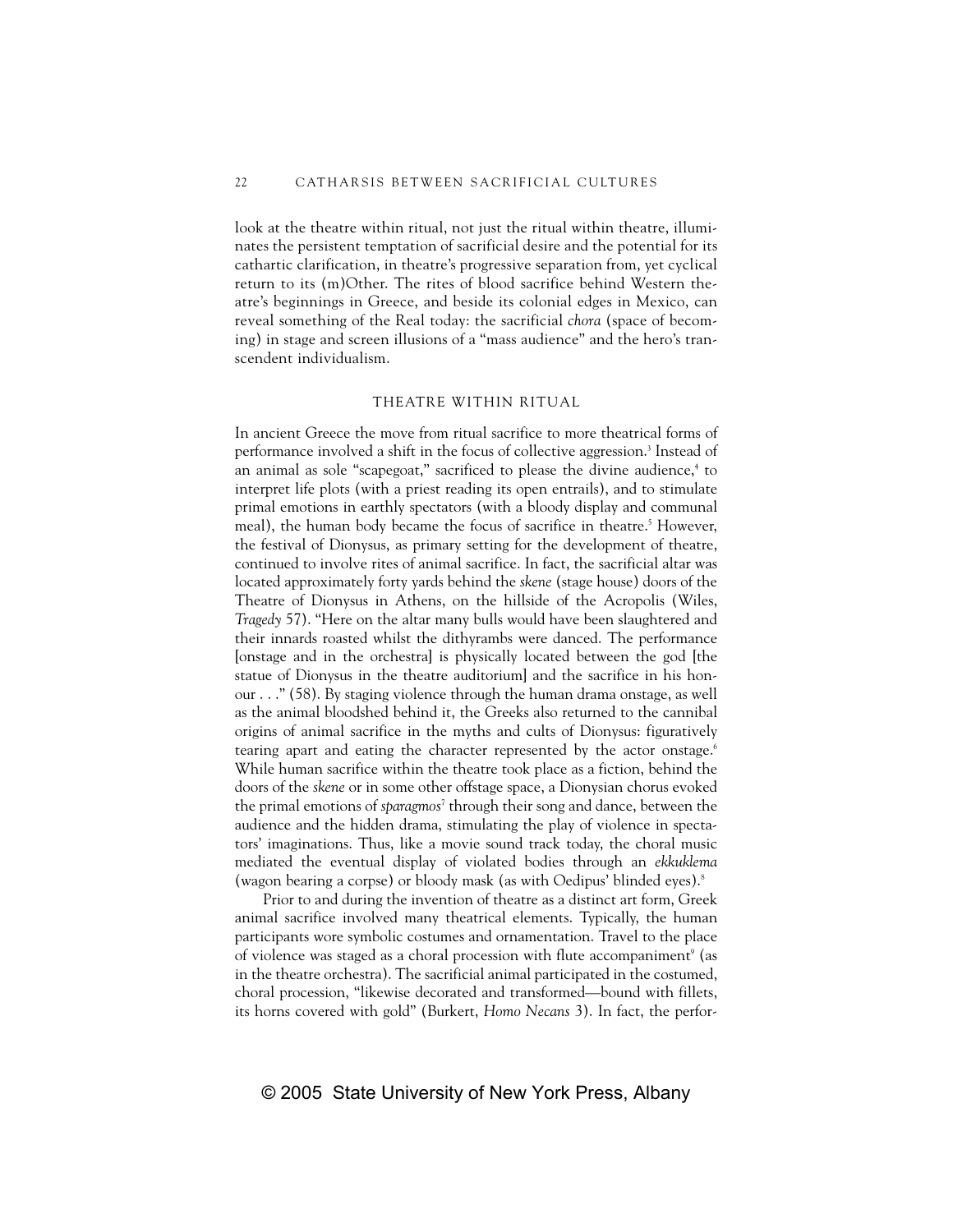

FIGURE 1.1. An ancient sacrificial altar, probably showing the garlanded bull offered at the festival of Dionysus. This altar is currently placed in the ruins of the Greek theatre at Corinth, but did not originally reside there. The photo, courtesy of Clifford Ashby, also appears in his book *Classical Greek Theatre* (University of Iowa Press, 1999).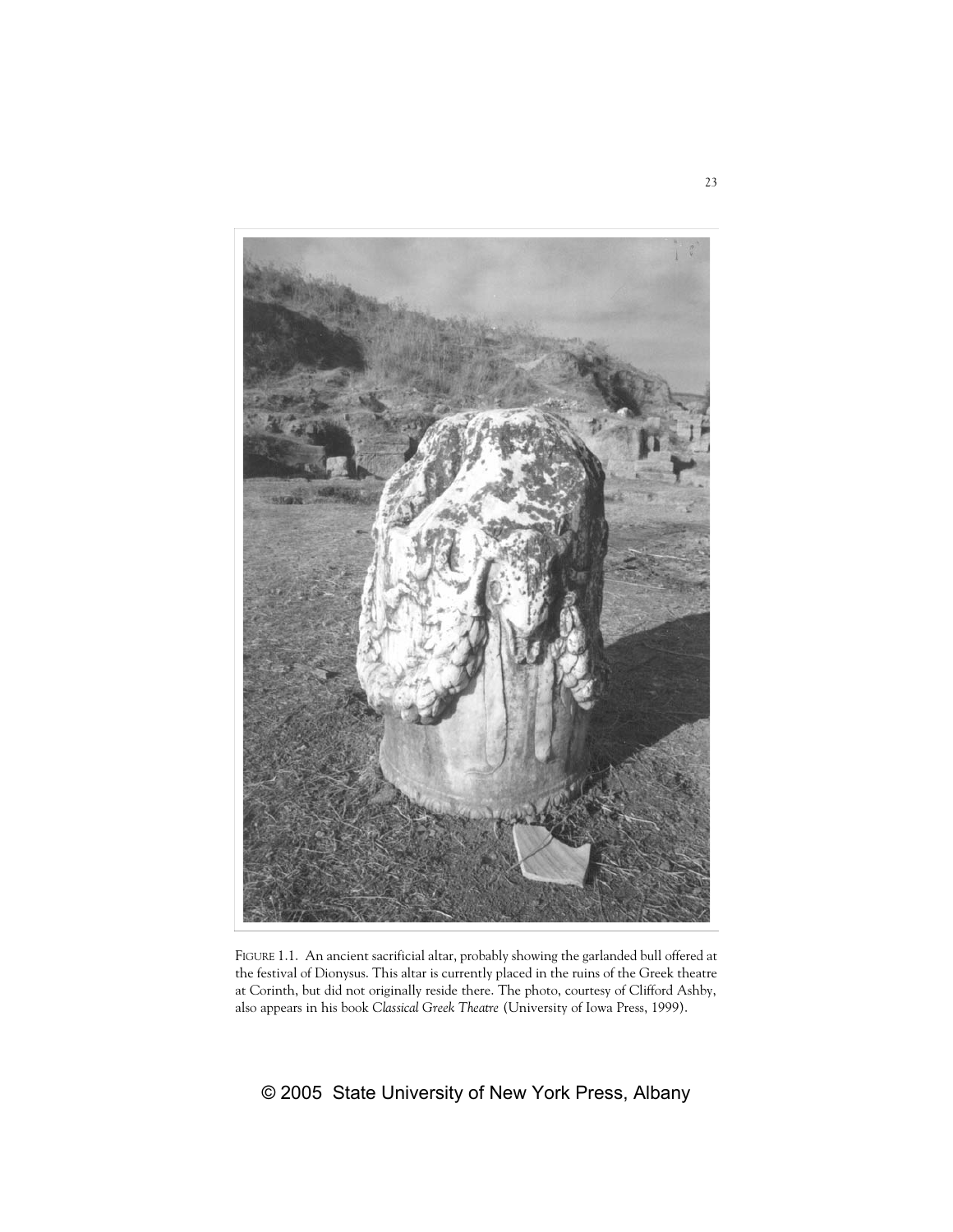mance of the animal en route to the sacrifice bore special significance. Apparent willingness or compliance to be sacrificed evidenced the participation of a divine director as well, "of a higher will that commands assent" (4).

At the destined site, the major set piece was, of course, the sacrificial altar. But the sacred space of performance included the spectator-participants, through special gestures and props: "the sacrificial basket and water jug . . . [were] carried around the assembly, thus marking off the sacred realm from the profane" (Burkert, *Homo Necans* 4). The spectators' direct involvement as collaborative actors in the rite (more than in Greek theatre) was also expressed by a ritual washing of hands. The lead actor, the sacrificial animal, was sprinkled with water, too. Its response of a bowed head signified its agreement to take on the primary role in the life and death drama about to be played out. The heroic animal, its human chorus, and the sacred setting were more aggressively joined through the next communal gesture: "unground barley grains" were taken from the basket and thrown at the scapegoat, at the altar, and at the earth. Another prelude to the violent climax came then as the choral leader cut a lock of hair from the animal's forehead and threw it into the sacrificial fire (5).

Each of these scenes increased the binding of human and animal in the fate that awaited the latter. At the ultimate moment of surrogate martyrdom, the women in the sacrificial chorus underscored the plot's climax (and the stage edge *chora*) with "a piercing scream" (Burkert, *Homo Necans* 5). The final acts then involved certain vital props produced from the dying body, further dramatizing the mortal/immortal cycle: the blood was caught in a bowl and sprinkled on the altar stone; the heart, "sometimes still beating," was placed upon the altar as well; lobes of the liver were used for prophecy; and the rest of the flesh was turned into a communal meal, after roasting on the sacrificial fire (6). The bones were put on the altar, along with certain pieces of flesh, to be consumed by fire and the gods. The skull, however, was "preserved in the sacred place as permanent evidence of the act of consecration." The skin was sold to purchase another victim or other votive offerings (of wine and cakes) for the next performance (7).

These details of a typical sacrifice of a goat, ox, or bull illustrate a specific sense of theatricality, of playing with individual and social identity, life and death, violence and consumption—in Greek rituals of Homeric times and at festivals later on, including the City Dionysia, where European theatre emerged as an art form. Recently, William Morgan and Per Brask have argued that theatre evolves out of ritual practices in various societies like a superior biological species, "temporarily coexist[ing] with the ancestral species from which it has evolved" (190).<sup>10</sup> They even find a Machiavellian aim behind such a plot: theatre supplanted ritual in ancient Greece and Aztec Mexico (their prime examples): "as a preferred non-physically coercive means of exercising social control, through thought control" (194). This new device of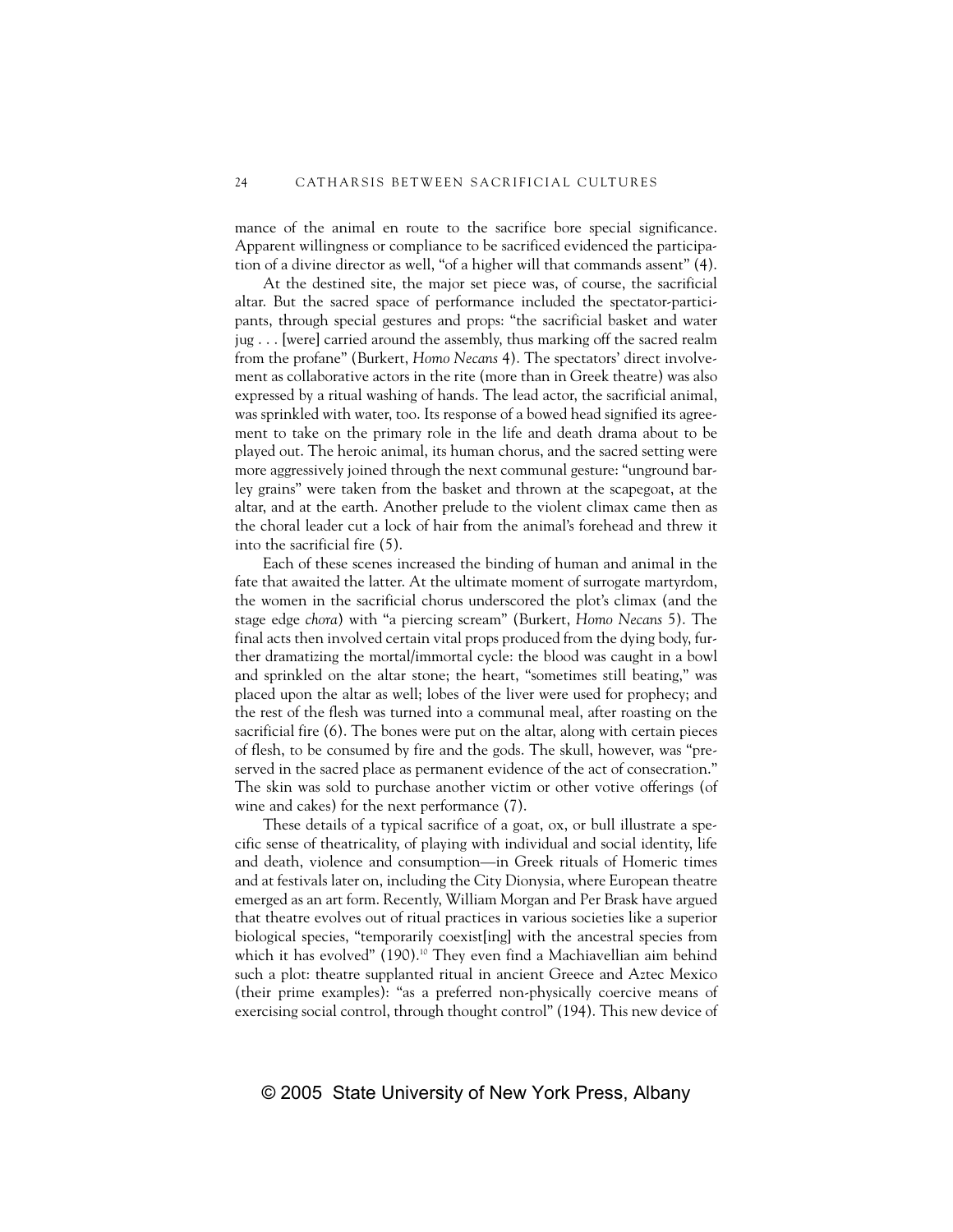theatre, in their view, emerged "from a need perceived by authorities in state societies, to address potentially socially disruptive issues in such a manner as to render their subjects passive" (190–191).

However, there are many dimensions to the theatricality of sacrifice in ritual and in art. Theatre did not begin as a new, superior species, evolving beyond former ritual performances (a theory that suggests the hubris of European imperialism as well as social Darwinism). While theatre often functions as a safety valve for mimetic violence, it is not merely a form of societal control, rendering the scapegoat, chorus, and spectators as passive victims.<sup>11</sup> Instead, theatre extends the perverse elements already present in ritual orthodoxy, entertaining a dynamic struggle of diverse desires and questions, about politics and metaphysics, through varying degrees of active submission and violent rebellion.<sup>12</sup> The development of theatre in ancient Greece thus signifies a more individualistic sense of identity, against the communal womb, culminating (two millennia later) in modern egoism and postmodern split-subjectivity, with new rites of submission and rebellion involving the film and TV screens.

Multiple characteristics of theatre within ritual can be revealed by comparing Greek and Aztec practices as to: (1) the offering of a sacrificial animal or human as lead actor, as divine food incarnating the mortal and immortal character of the god; (2) the staging of violent desires and fears through certain settings, costumes, props, and actions; and (3) the collective focus of political and sacred energy in the fetishized victim, at the stage edge between this world and others. In both ancient Greece and preconquest Mexico, unlike modern Euro-American society, the other worlds of the supernatural and the afterlife, of gods and ghosts, were not far offstage from the ordinary and the mortal. In fact, sacred and secular performance practices were often intermixed. But this also helps to show the significance of a theatrical view in many kinds of rituals, sacred and secular, from ancient to modern, from stage to screen violence today. While it may be easier to condemn Aztec human sacrifice as inhumane and completely different from fictional violence, it is far more insightful to perceive certain parallels to our own time, through the Greek mirrors of theatre and ritual.

#### TRANSCENDENTAL SAVAGERY

The conquering Spanish were shocked to learn that the civilization of the Aztecs, with its monumental architecture, complex artwork, and imperial organization, practiced regular human sacrifices on a mass scale along with ritual cannibalism. The Dominican priest Diego Durán wrote an extensive study of Aztec festivals. He wanted to warn fellow missionaries that pagan practices and beliefs, as works of the Devil, were continuing covertly in their own time, a half-century after the Spanish Conquest.13 Durán, though born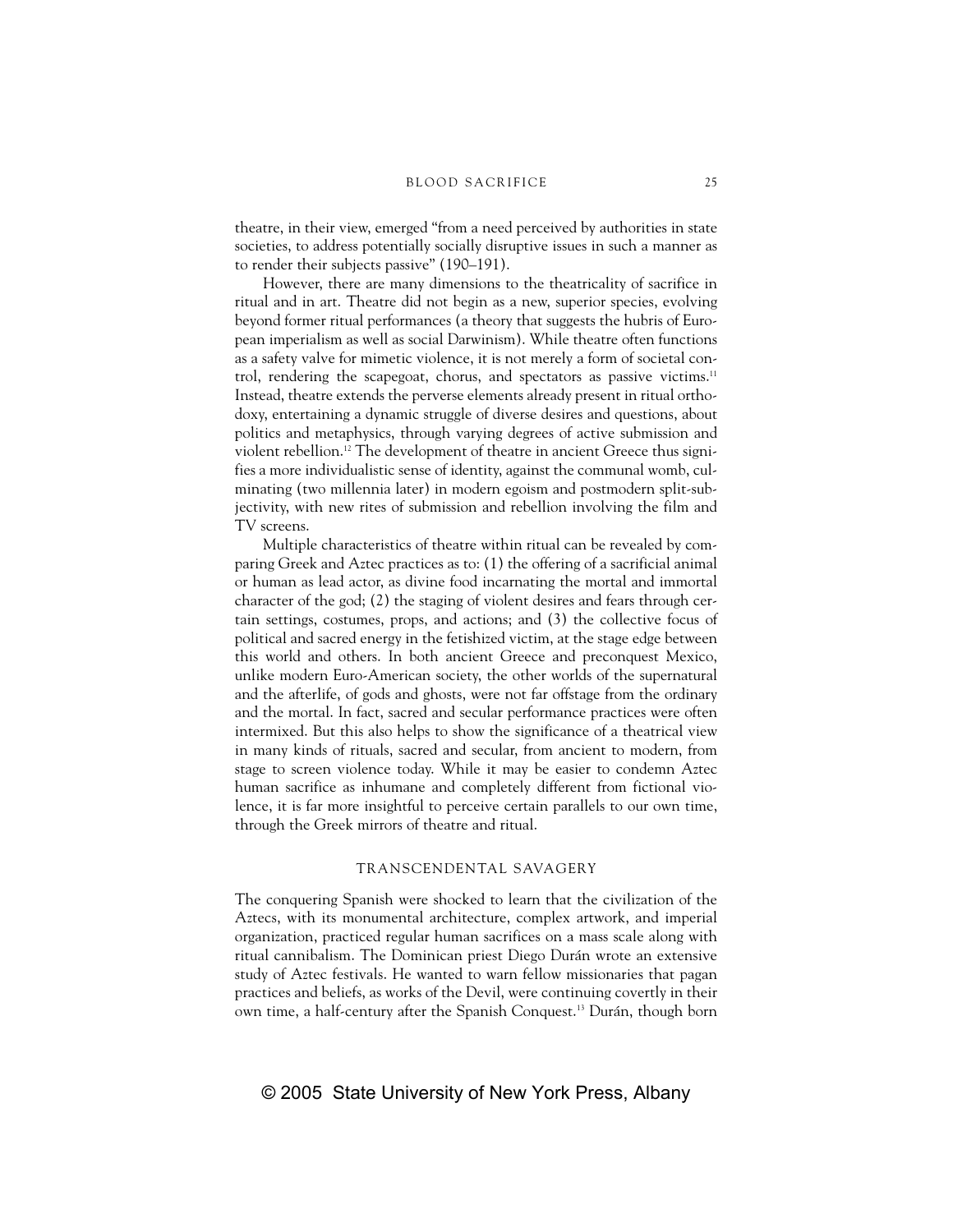in Spain, grew up in the New World and learned Nahuatl (the Aztec language) at an early age. He did not witness the Aztec rituals he describes, but interviewed Amerindians who had been firsthand spectators. Durán's study was not published in his lifetime,<sup>14</sup> but it offers a valuable view for us today (along with the similar work of Bernardino de Sahagún)15 to see through the European abhorrence of human sacrifice and cannibalism, into the repression, yet expression of such desires in Euro-American theatre as well as Aztec rites.<sup>16</sup>

Cannibalism was also a horror to the ancient Greeks. They considered it to be the practice of mythic monsters and primitive gods—or of barbarians and savages far outside Greek civilization. "For although Greek society rejected cannibalism utterly, yet, by virtue of what it did have to say about it, it compelled dissident individuals and groups to express their rejection of society in terms of this very form of illicit consumption" (Detienne, "Between" 217).17 Dismemberment *(sparagmos),* eating raw flesh *(omophagia),* and cannibalism were central themes in the myth of Dionysus, in Dionysian cult practices, and in related political rebellions against the Greek state at the time of theatre's emergence.<sup>18</sup> Dionysian cannibalism was, in current theoretical terms, the abject *chora* (Kristeva), the carnivalesque (Bakhtin), the extimate Other (Lacan)—perversely outside, yet central to the institution of theatre as social control: "the Dionysiac movement, while maintaining 'transcendence through savagery' as an ideal, remained an essential part of the religion of the *polis*. It was always opposed, but always *inside*" (Detienne, "Between" 225).

Prior to the arrival of Europeans, the Aztecs had transformed the practice of human sacrifice, dismemberment, and cannibalism into ceremonial expressions of their civilization, displaying that inside element of transcendence through regular theatrical rites.<sup>19</sup> Although the Aztecs performed various types of poetic drama, farce, and acrobatic entertainment,<sup>20</sup> their ritual use of the bodies, hearts, and skins of war captives and slaves—as sacrificial actors, props, and costumes incarnating various gods—shows even more about the Other within the theatre of the Old World and the New.<sup>21</sup> During monthly festivals throughout the Aztec calendar,<sup>22</sup> the tragic drama of human sacrifice was displayed, in ritual performances centered in temple courtyards,<sup>23</sup> but also moving throughout the city (like medieval European theatre). Though not bound within a single festival or stage space, the theatre of Aztec ritual was nevertheless highly structured: in casting, rehearsals, preludes, props, costumes, settings, performance spaces, symbolic gestures, and the positioning of certain members of the audience as a chorus.

For example, the slave actor who was disguised as the god Tezcatlipoca  $(Smoking Mirror)<sup>24</sup> received careful training and stage direction for a full year$ prior to the ultimate sacrifice. He was costumed, according to Durán,<sup>25</sup> "in the complete attire and insignia of the deity," given that divine character's name,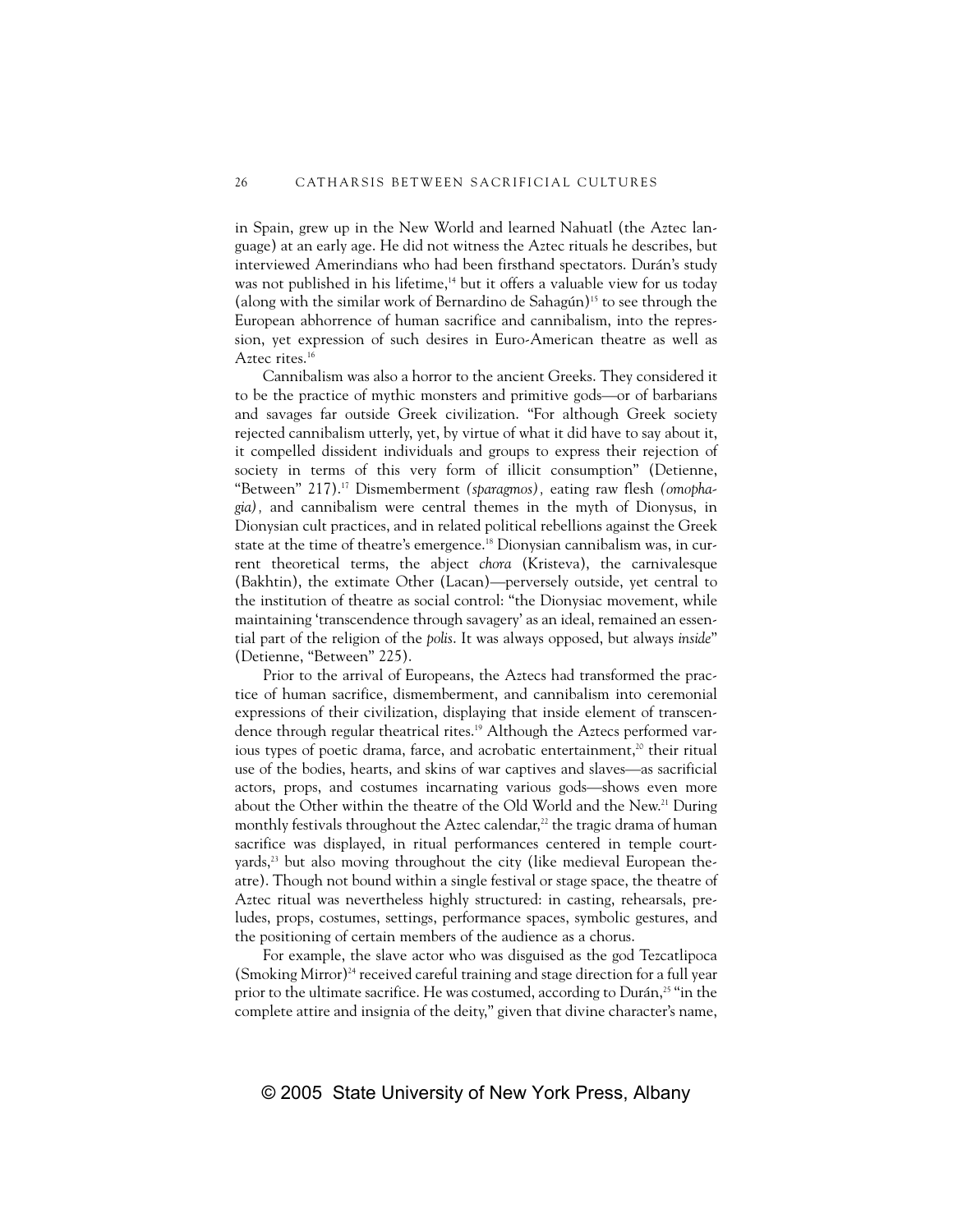and worshipped by the highest levels of society for months (126). "The man to be sacrificed dwelt in the most sacred chamber of the temple; there he ate and drank; there the lords and the principal men came to revere and serve him." This actor as god walked throughout the city, creating a sacred parade—comparable to that attending the Greek sacrificial animal, but over an extended period of time. Aztec lords and dignitaries accompanied the godactor *(teotl ixiptla)*<sup>26</sup> like a Greek theatre chorus, surrounding its sacrificial hero, with the entire city as orchestra and stage, although in preconquest Mexico it was the divine character himself who played a flute, drawing spectators of all classes, genders, and ages. "Women with children in their arms came out, placing the little ones before him, greeting him like a deity, and this was done by most of the people" (126–127).

The god-actor was caged at night, says Durán, "to prevent his escape" (127). On the fatal day, at the climax of the ritual drama, with spectators gathered in the temple courtyard, four priests grasped the hands and feet of the god-actor, holding him across the sacrificial stone, while a fifth priest "opened his chest and extracted his heart, raising it with his hand as high as he could, offering its steam to the sun" (106–107). The extracted heart (perhaps still beating)<sup>27</sup> was then thrown into the face of "the idol"<sup>28</sup> and the rest of the body was rolled down the temple steps. Thus, a slave, from the lowest class in Aztec society, was raised to the highest level, worshipped as a god by priests and nobles, and ultimately transformed into immortal food, performing his final role literally "from the heart."

In his contemporaneous study, the Franciscan missionary Bernardino de Sahagún gives further details on the casting and performance of the divine actor. Certain captive warriors (probably taken during ritual battles with neighboring city-states)<sup>29</sup> were selected and trained as "slaves" to eventually impersonate the god Tezcatlipoca (64).<sup>30</sup> Sahagún reports many specific casting priorities, as remembered by his indigenous witnesses. Intelligence and physical ability were important for the dance and flute training, but most important of all was beauty.<sup>31</sup> To play a god the actor had to be "slender like a reed; long and thin like a stout cane; well-built; not of overfed body, and neither very small nor exceedingly tall." Sahagún continues more poetically: "[He was] like something smoothed, like a tomato, or like a pebble, as if hewn of wood." The ideal actor's teeth "were like seashells, well arrayed in order" (65). But Sahagún also gives a long list of disqualifying defects: specific imperfections of hair, skin, head, forehead, eyelids, eyes, cheeks, nose, lips, tongue, manner of speech, teeth, neck, chin, ears, back, hands, stomach, navel, buttocks, and thighs (64–65). Like today's mass-media stars, the Aztec *ixiptla* had to keep the right shape while playing the god, or else take a crash diet: "if they noted that his body became even a little fat, they made him drink brine, so that he became thin; the salt water thinned him, so that he became lean; he became hard; his flesh became firm" (66).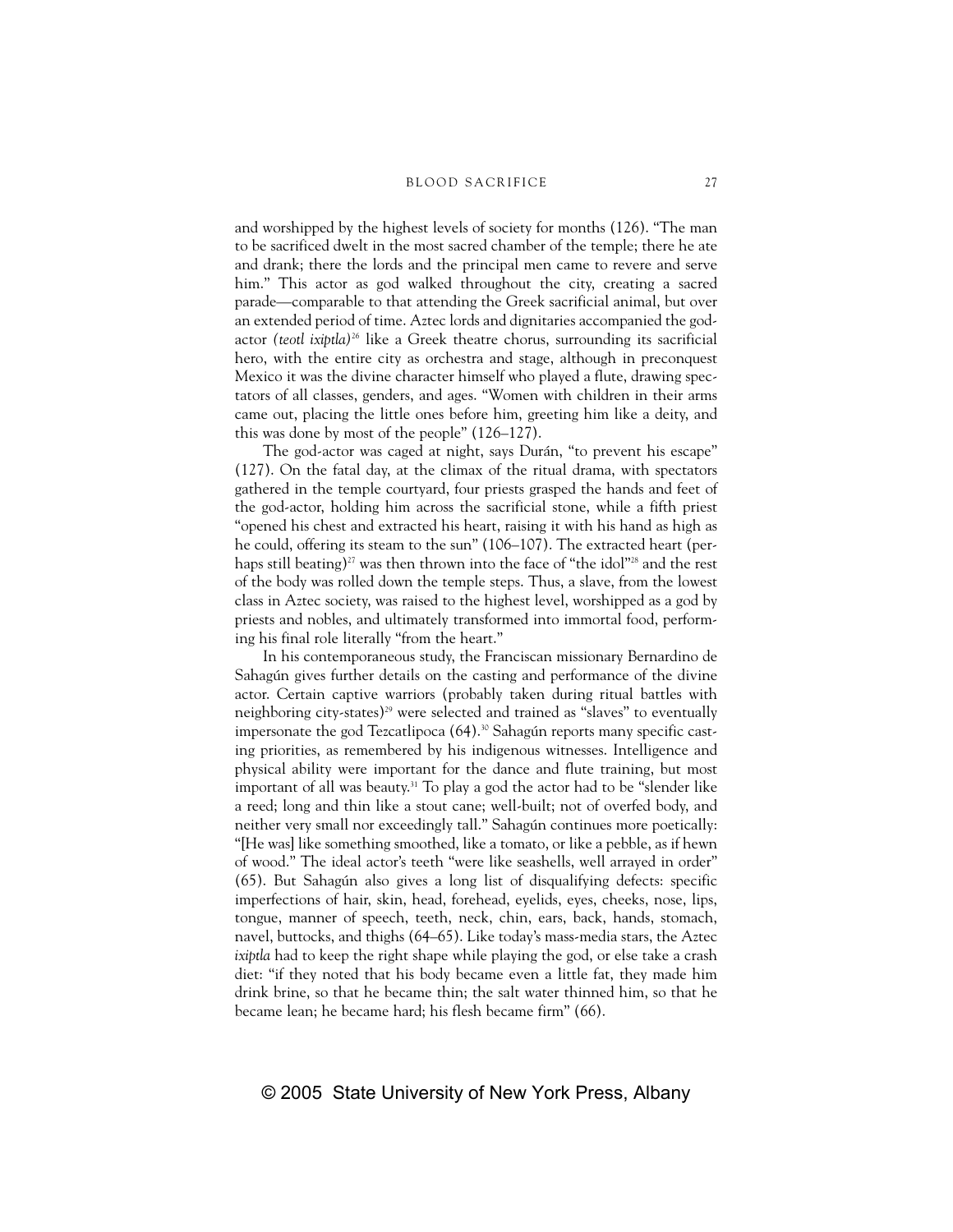

FIGURE 1.2. The Aztec heart sacrifice, as illustrated in Sahagún's sixteenth-century *Florentine Codex*. Courtesy of the University of Utah Press.

#### 28

## © 2005 State University of New York Press, Albany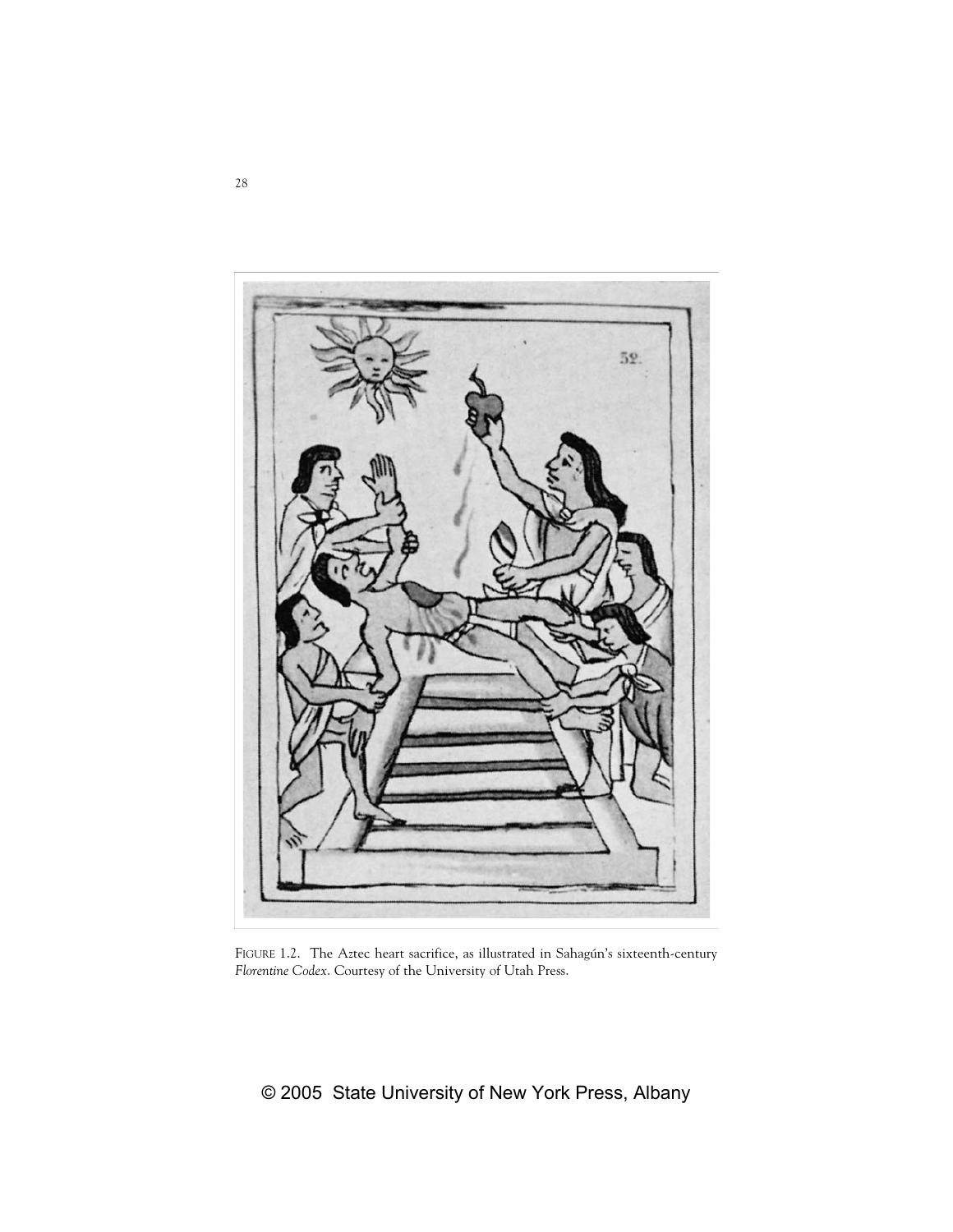How did the Aztecs compel their star actors to play the ultimate sacrificial role32—like the ancient Greek animal nodding its assent to be slaughtered? There were certain rewards for the Aztec actor, as he gave his yearlong performance of a lifetime. He lost his human character (before losing his life), but gained an immortal identity—through costuming, performance gestures, and the desires of his audience.<sup>33</sup> The emperor Moctezuma, according to Sahagún, adorned the *ixiptla* "in great pomp with all costly articles, which he caused to be placed upon him; for verily he took him to be his beloved god" (66). Black makeup "anointed" him. The "soft down of eagles" was put in his hair, "which fell to his loins." And he was given a crown of "sweet-smelling flowers" that flowed down over his shoulders. He wore gold pendants and bracelets, turquoise "ear plugs," a snail shell "lip plug," and a breast ornament of white seashells (67). The golden bells placed on his legs jingled as he walked in sandals made of "ocelot skin ears."

However, after fasting and walking around publicly in this divine costume for some time, the actor performed a transitional gesture, a prelude to his own dismemberment, scattering the costume pieces "in various places" (Sahagún 67). Then, twenty days prior to his final performance, he was given four women to enjoy as his wives, $34$  the hair cut of a warrior captain, and a new "heron feather ornament." On his last day as god and human being, the actor playing Tezcatlipoca, with his wives "consoling him," traveled by canoe to a certain beach and temple (68). There "he ascended by himself" the temple steps, "of his free will, to the place where he was to die," shattering on the first step his flute and other tragic props—showing the drama of life's beauty and death's victory.

After his death, the actor's body parts functioned as further ritual props, expressing the tragicomic paradox of death in life and life in death. His heart, the "precious eagle-cactus fruit,"35 and his blood, "most precious water," were vital resources to Aztec society. They nourished the sun on its dangerous journey through the land of the dead (in the bowels of the earth), enabling its otherwise uncertain resurrection each morning.<sup>36</sup> The actor's severed head also gained further symbolic life. Pierced at the temples, it was strung with others on the Aztec skull rack,<sup>37</sup> so that, as Sahagún puts it, "he ended in the adornment in which he died" (68).

This viewpoint of a sixteenth-century Franciscan ethnologist, collating the memories of Amerindian spectators,<sup>38</sup> reveals an uncanny connection to the postmodern sense of character (and gender) as social construction. One is more and more aware, in the hypertheatre of postmodern life, that identity develops through the desire of the Other. "You are what others see in you," rather than "I think, therefore I am." In Aztec society, the son of a nobleman could lose his high status if he failed to perform on the battlefield (Clendinnen, "Cost"  $50$ );<sup>39</sup> people of various classes could slip into slavery if their debts became too great (Durán 281). Yet, a slave or a captive warrior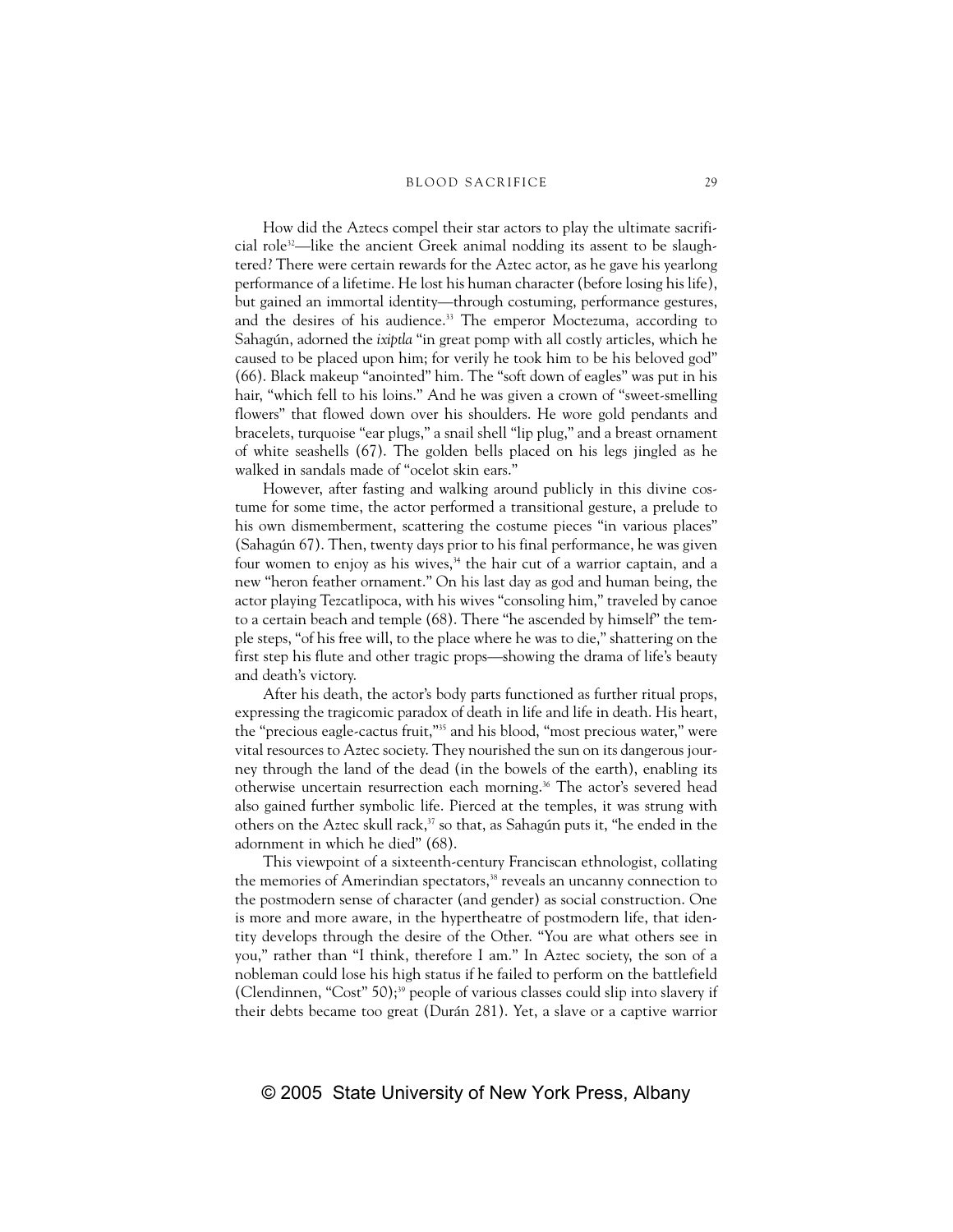

FIGURE 1.3. Illustrations of the Aztec festival of Toxcatl from Sahagún's *Florentine Codex*. On the left (from top to bottom): the god-actor portraying Tezcatlipoca, the heart sacrifice at the temple after the god-actor has broken his flute on its steps, and the god-actor appearing before the emperor. On the right: the people as audience around the god-actor, the god-actor in training as singer and flute player, and the godactor being worshipped. Courtesy of the University of Utah Press.

## © 2005 State University of New York Press, Albany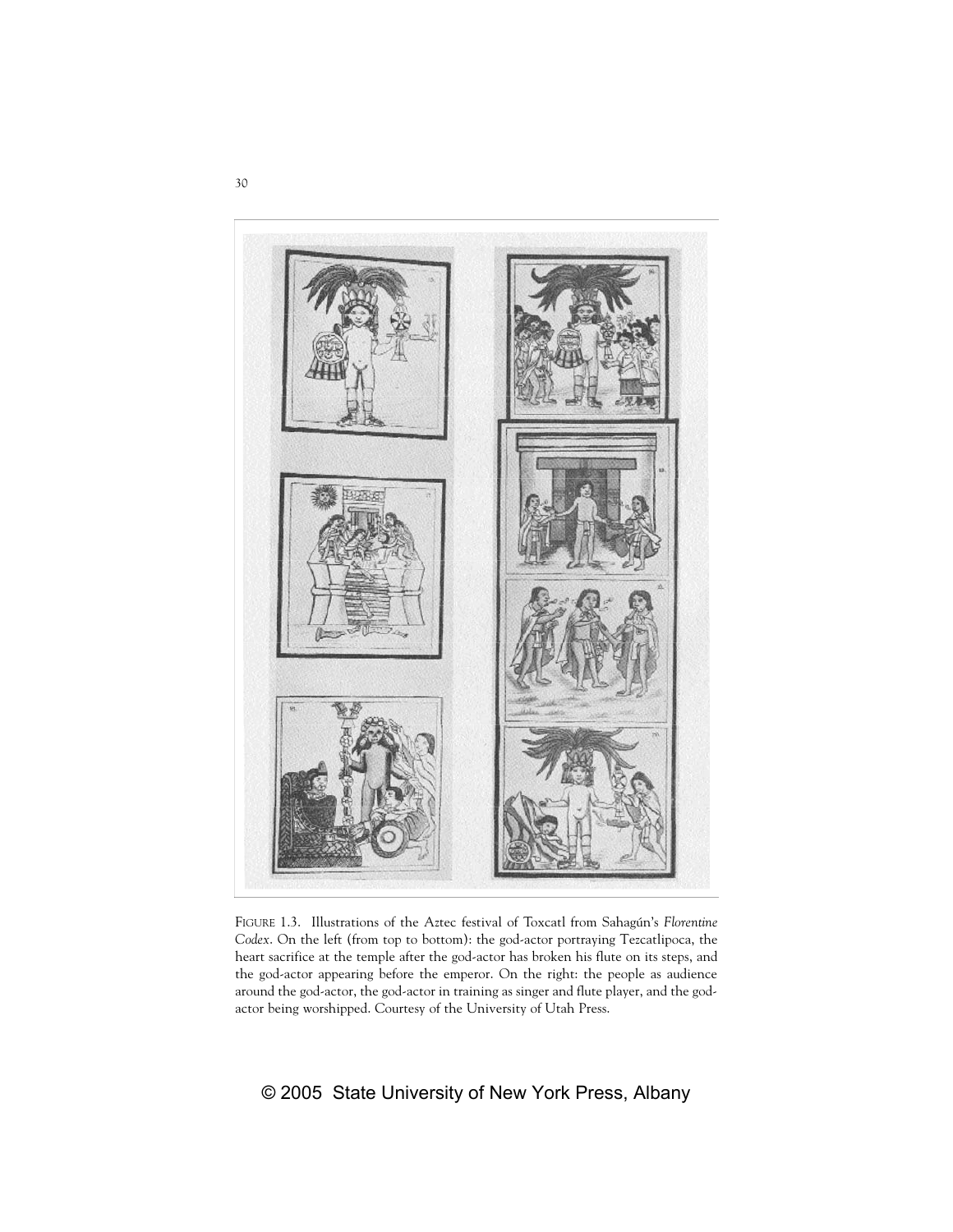could transcend all social classes, his body parts becoming immortal relics, by acting a certain role for the sacred entertainment of others watching.

Ancient Greek theatre sublimated its cannibal impulses in the fictional sacrifice of a tragic hero, dismembered plotwise through fatal pressure applied to a flaw in character. This metaphorical bloodshed of the hero's mask, in its tragic fall through the emotions of choral communion, was thus related to the political as well as religious shedding of actual human blood. The Aztecs more directly sacrificed warriors taken in battle, after costuming and rehears $ing<sup>40</sup>$  them as god-actors. But the Greeks used their own warriors in training, young adult males (beardless *ephebes*), who performed their marching orders as the choral actors of tragic drama. These "billy goat singers" *(tragoidoi),* whether portraying male or female characters, young or old, according to different scripts, exemplified the political containment of Dionysian ambiguity in their rectangular, rank and file dancing in the orchestra circle.<sup>41</sup> And yet, they also show the ritual release of sacrificial energy and potential human bloodshed—especially when compared with the warriors in Aztec rites. Both cultures, despite many differences in performance tastes, focused their theatrical rituals on the interplay of mortal identity and social aggression, on the human body in violent, transformative display.

#### ALTAR-EGOS AND BODY PARTS

Despite the popular belief today in Euro-American individualism and social mobility, our personal characters and life plots are fated to a great degree by circumstances of birth,<sup>42</sup> formative events, and the desires of others that we absorb—through immediate contact and through the mass media. A special few of us, with the right looks and talents, are cast as celebrities. They are given godlike status for a time, yet are inevitably sacrificed as their mortal lives depart too much from their immortal images onscreen. This shows us, in extremis, our own fatal masks, although the screens of film and TV also help us to forget our fates and masks.

Striking parallels can be found between today's media stars, reflecting ego ideals in the mass audience, and the sacrificial actors of ancient Greece or preconquest Mexico, incarnating the fate of spectators' mortal bodies and immortal desires. Not only the Greek actors playing out the original Oedipal triangle or other family tragedies, but also the young warriors in training who acted as their chorus—both performed a rite of sacrifice expressing personal dramas and social duties through the sufferings of mythic characters. Aztec warriors also became actors, performing as gods, after being captured and before being sacrificed. While today's onscreen egos appear to declare an

I borrow the pun in the title of this section from the title of Richard Boothby's essay, where he gives a very useful application of Lacan toward a general theory of sacrifice.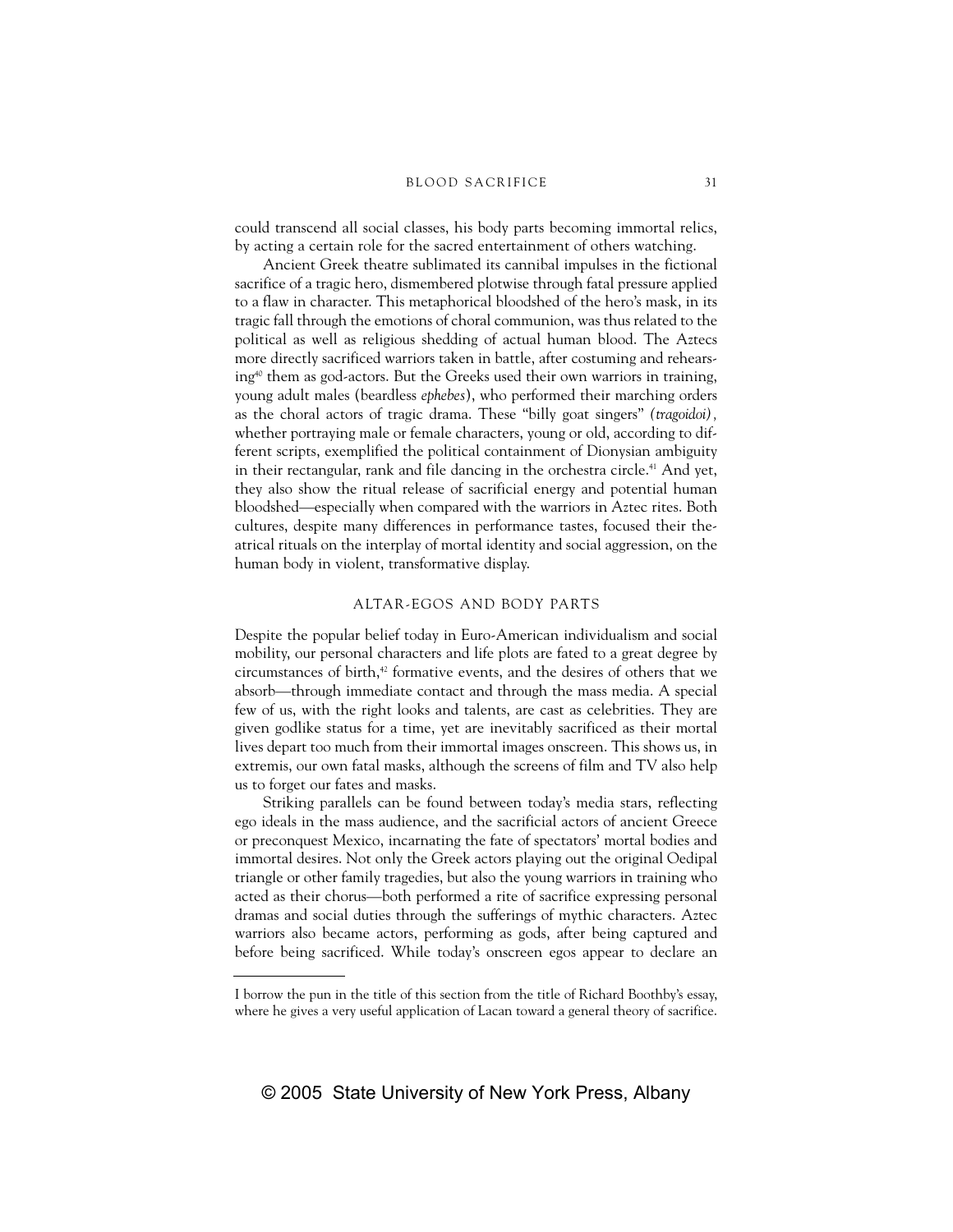independence from this stage history of ritual submission, communal sacrifice, and tragic fate, a look at that heritage behind the screen shows parallel structures in the mirror stage theatrics of prior civilizations.

In both ancient Greece and preconquest Mexico, ritual theatre functioned like a collective mirror stage, replaying the "drama" that Lacan describes of the infant before the mirror and (m)Other's eyes (*Écrits* 4). Like the child's ideal image in the mirror, contradicting its experience of a "fragmented body" and of "dehiscence at the heart of the organism"  $(2)$ ,<sup>43</sup> mythic imagos of Greek and Aztec performers appeared to transcend the fictional *sparagmos* onstage or actual dismemberment at the altar by fully acting out the Other's desire. The living actor's masked and costumed form—plus, in the Aztec case, the dead performer's heart, skull, and skin became immortal images and symbolic props reflecting, surviving, and sustaining the Real violence within the viewers and their societies.<sup>44</sup> Paradoxically, the actor framed and cut in the mirror of Greek or Aztec ritual theatre became both a whole and broken icon, imaging the transcendent, godlike ego and its *corps morcelé*.

The Real fragmentation behind the mirrors of ritual performance took place not only at the edges of stage and altar, but also in the "mass audience." The yearly festival to the Greek god Dionysus (through which the art of theatre emerged) and the monthly festivals to various Aztec gods (all of which involved human sacrifice) were major civic events in ancient Athens and preconquest Tenochtitlan, attended by most, if not all the citizenry. Like today's daily ritual of TV news crime scenes, or weekly dramas displaying graphic violence, these performances expressed the destructive fears and desires of the social body—the carnivalesque passions of a collective *chora* while also confirming the images and symbols, faces and props, of the Other's moral authority.

There are certainly great differences between the Greek or Aztec mass audience and today's, not only in relation to technology, but also regarding the Euro-American ideal of ego independence, mirrored onscreen. Greek and Aztec characters (or ritual actors) showed their audiences a conditional sense of identity responding to a predetermined plot. As Sophocles' *Oedipus, the King* demonstrates, a Greek hero could not escape the rule of fate that was embedded in his character by his parents' desires, even if he and they were forewarned through oracles. In the more oracular and apocalyptic culture of the Aztecs, the past always repeated in the future and all males of the nobility were destined for war. Thus, their well maintained verbal history (with no written language) was itself an oracle and the ideal fate for each newborn son of the ruling class was to die in battle or as a captured warrior sacrificed by another city-state.<sup>45</sup> The Aztecs even developed a ritual form of warfare, the "flower wars," in which the purpose was to capture enemy bodies, alive and unscathed, for future sacrifice.

## © 2005 State University of New York Press, Albany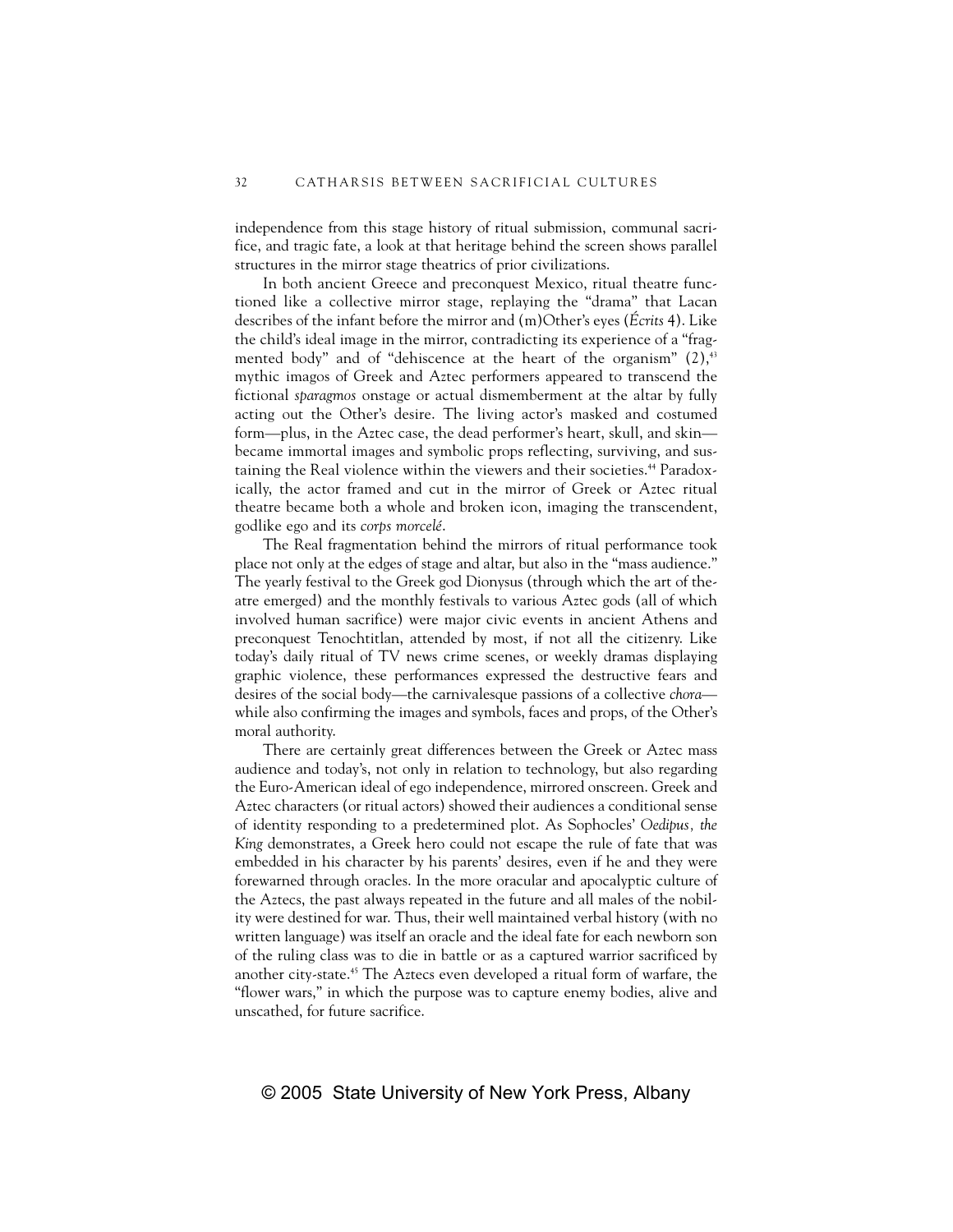At the birth of a male, the Aztec midwife greeted this little "captive" with war cries. Then the mother, who was considered a "warrior" in her battle to give birth, would hear the midwife say to the infant:

thy home is not here . . . here is only the place of thy nest, thy cradle, thy cradle blanket, the resting place of thy head . . . Thou belongest out there . . . Thou hast been sent into warfare. War is thy desert, thy task. Thou shalt give drink, nourishment, food to the sun, the lord of the earth. (Quoted in Clendinnen, *Aztecs* 175)

The Aztec ego, male and female, was strictly shaped by social and cosmic law: the child was merely on loan to his mother until the social drama of the sun's desire climaxed in each warrior's death on the battlefield—or dismemberment at the sacrificial altar. "Perhaps thou wilt receive the gift, perhaps thou wilt merit death by the obsidian knife."

This fatalism might seem very foreign to today's mass-media spectator, who is given the illusion of being directly addressed in his or her own home by the luminous figures on the TV screen—and of having a godlike (remote) control over their presence, while choosing from many other egos on numerous channels to mirror the viewer's power and freedom. But the TV (and computer) screen has become the primary baby-sitter and myth-conveying midwife to millions of children in America and around the world, saying to each child: your identity "belongest out there" in the media marketplace. A century ago Freud found the key to the modern ego in the ancient Greek drama of Oedipus. Similarly, we might glimpse an uncanny, extimate truth<sup>46</sup> about our postmodern subjectivity in the alien mirrors of Mesoamerican sacrificial identity.

#### FROM SOLAR TO PROSCENIUM MIRRORS

Even when an Aztec warrior was victorious—bringing home a live prisoner to be sacrificed at the temple—the captor's family mourned his future death. After the prisoner was sacrificed at the temple altar, his flesh was sent to the captor's home, cooked in a maize stew, and ritually eaten by the captor's family. Then they pasted feathers on the captor, "because he had not died there in war, but was yet to die, and would pay his debt. Hence his blood relations greeted him with tears and encouraged him" (Sahagún 48).<sup>47</sup> The still living, victorious warrior was identified with the dismembered and consumed captive, who had been likewise pasted with feathers before the sacrifice. The victor himself did not eat the captive's flesh, expressing instead his identification with the enemy warrior as sacrificial food: "Shall I, then, eat my own flesh?" (52).

He did, however, wear the flayed skin of the captive (thus impersonating the specific god the victim had played) as did other victorious warriors at the festival of Tlacaxipeualiztli.<sup>48</sup> "Each one of the captors came forth from his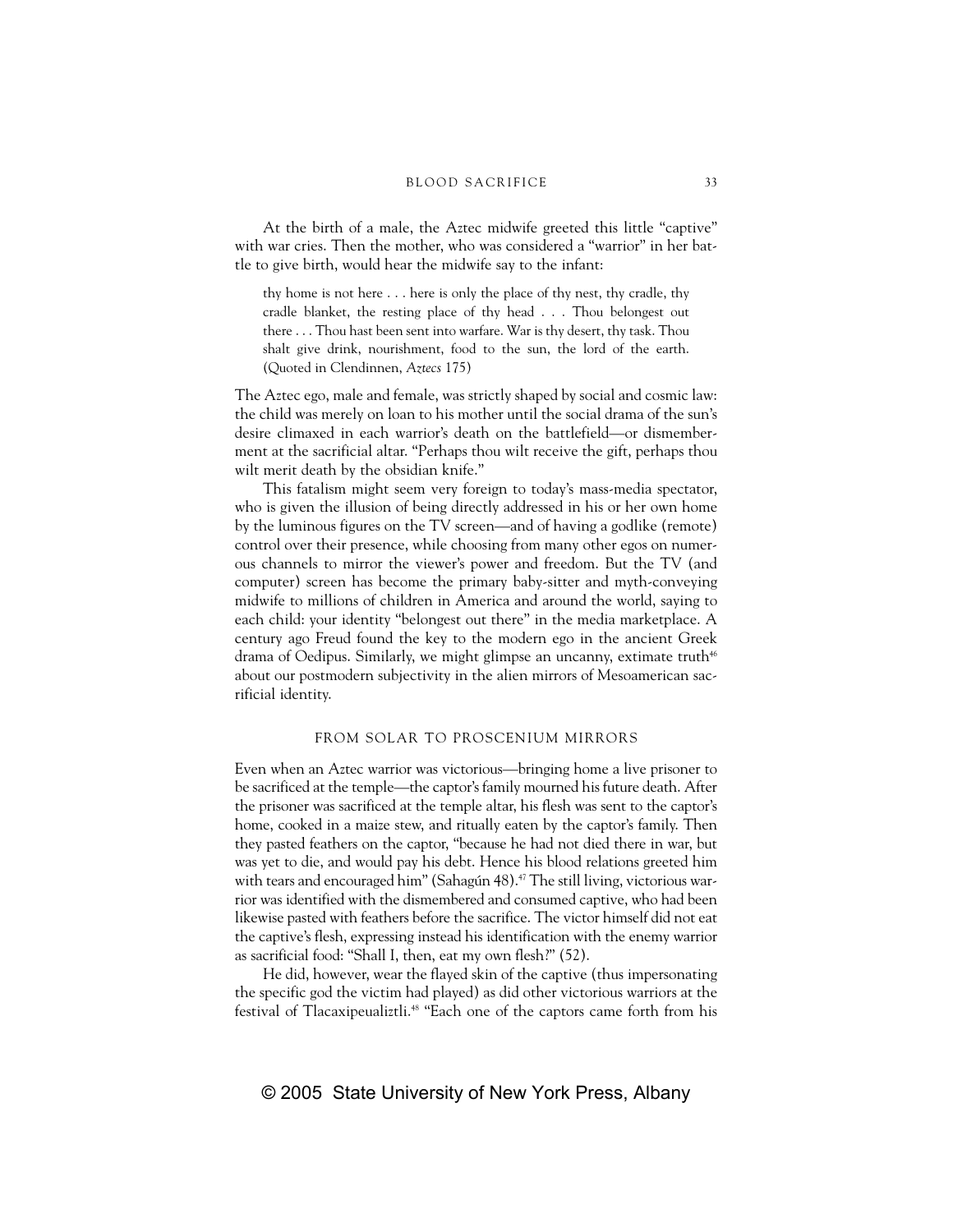house, and appeared in and went wearing the [captive's] skin. . . . So [foul] did they smell [that verily] the stench wounded the head" (Sahagún 56).<sup>49</sup> The victor also displayed his captive's thighbone on a pole in the courtyard of his home. He costumed the thighbone with a "sleeveless knotted cord jacket and a small spray of heron feathers"—creating, in effect, a puppet actor of immortality out of his victim's remains. "And he wrapped the thigh bone with paper, and provided it a mask. And this was called the god-captive" (57).<sup>50</sup>

What drama was being performed by these ritual practices—at birth, at the sacrificial altar, and at the captor's family home?<sup>51</sup> As is generally known today, the main rationale for Aztec human sacrifice was to feed the sun, lest it fail to rise again each morning. But certain Aztec origin myths reveal further mirror-stage meanings behind this rationale. Whether a god-actor or a child was being sacrificed, $52$  whether a mass execution of hundreds of captured warriors or the individual identification of live captor and dead captive was being performed, these rituals mirrored the primal myth of the gods' own sacrifices to energize the sun. (Each rite also mirrored specific characteristics of the god honored by it). The Real death and dismemberment of human bodies became the imaginary restaging of divine sacrifice at the creation of the Aztec sun, reconfirming the fragile symbolic orders of both nature and culture.

According to various Aztec myths, the gods sacrificed themselves after the creation and destruction of four previous suns and races of humans—in order for the fifth, the current sun, to rise over the Aztec empire.<sup>53</sup> In the myth, two gods sacrificed themselves by diving into the creative fire. Thus, the fifth sun was born, but it would not move. Other gods then agreed to offer their lives, too, giving the fifth sun movement. One of the primary Aztec divinities, Quetzalcoatl,<sup>54</sup> cut out the hearts of these gods with a sacrificial knife—just as the human priest does to each captured warrior playing the role of a god. According to the myth, the dead gods' clothes were then gathered in sacred bundles, to be worshipped by the new race of humans under the new sun (Taube 44). This mythical detail also relates to the ritual use of a divine costume in the god-actor's various performances, from temple rehearsals to musical processions in the city streets, to his final act on the sacrificial altar, as well as the postmortem performance of his skin (worn by his captor) and of his costumed and masked thigh bone, in the home and neighborhood theatres.

From our own theoretical seats today, the mirror of the Aztec stage and its solar orientation offers a new view of the Euro-American tradition of proscenium theatre (and its relation to cinema and television). The imaginary sacrifice of the gods, reincarnated by real human actors, fuels the symbolic order of the sun's rising and setting over the Aztec empire. This solar, cosmological framework of Aztec ritual theatre provides a stark contrast to the secular, proscenium frame of early modern, European theatre—which was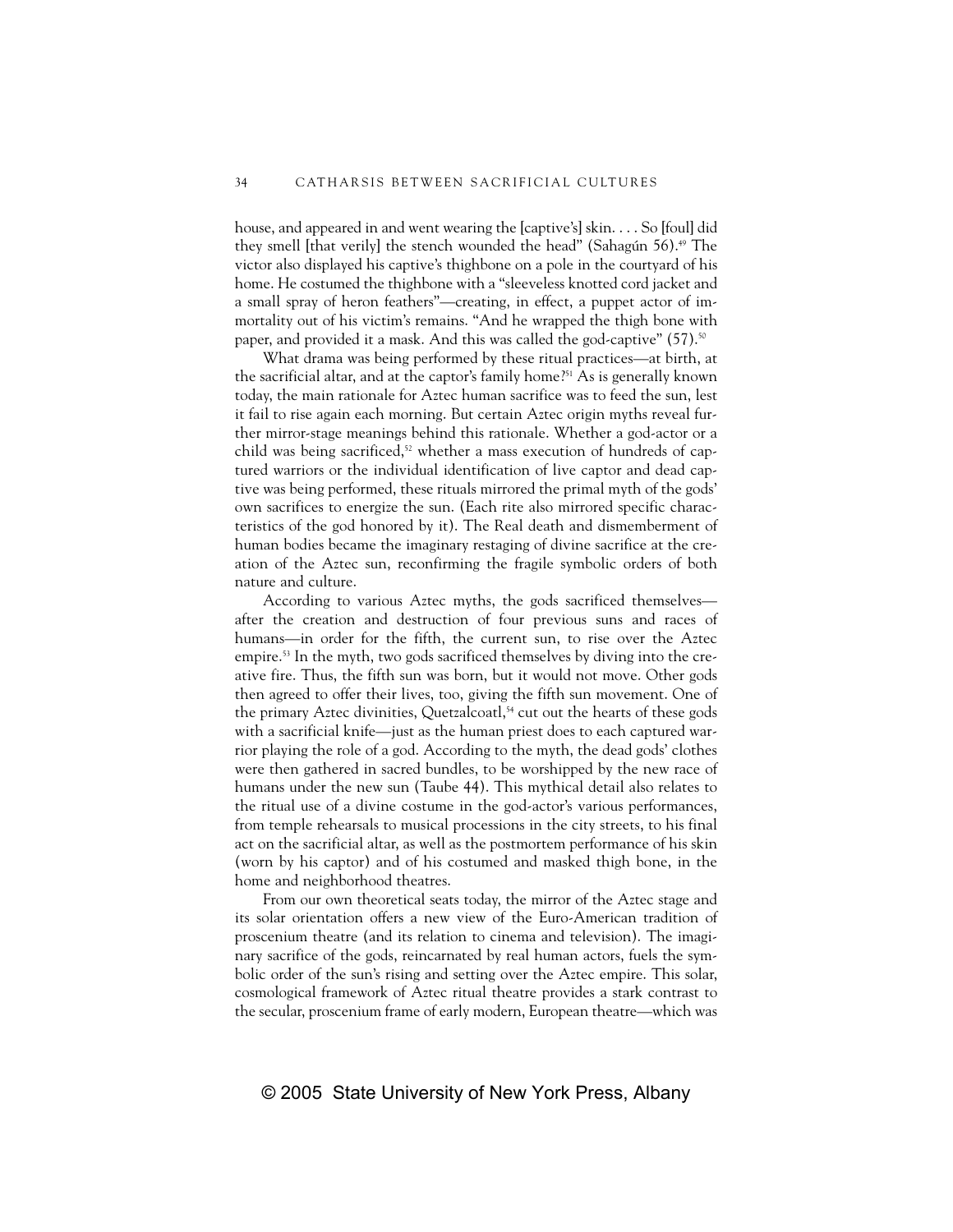eventually imposed upon the Aztecs, along with medieval stagings of religious dramas and open-air mock battles, by the Spanish conquerors (Harris, *Aztecs*). Prior to the Conquest, Aztec society clung to the symbolic order of the "fifth sun," believing that the current solar frame was doomed to die like the four before it, yet continuing to maintain it anyway, on the life-support system of human sacrifice. Meanwhile, Europeans moved toward a humancentered, scientific theatre, onstage and in politics—though that also meant mass sacrifices (especially with the Spanish Inquisition). The symbolic order of a more humanist, sixteenth-century theatre was seen in the Cartesian coordinates of the proscenium frame and wings, producing a central vanishing point through perspective painting techniques. This new technology of performance exhibited the self-confidence of Renaissance science to conquer space by framing illusions of infinite distance and by using *trompe l'oeil* scenery to create a moving picture onstage. First, there was Torelli's chariot and pole system, which could simultaneously change one series of flats for another, magically transforming the view. Then, there was the Bibienas' baroque technique of *scena per angolo,* with multiple vanishing points painted in the perspective scenery, drawing the spectator's eyes towards various directions of infinity. Thus, our modern, cinematic illusions of ego power—with the spectator's view moving through space and cutting between camera angles—began to take shape in the proscenium mirrors of seventeenth- and eighteenth-century European theatre. The beginnings of a cinematic imagination can also be found in Shakespeare's poetics on a bare stage with spoken décor (Lehmann). But it becomes even more apparent, as a new illusion of godlike transcendence through human sacrifice, from ancient and medieval to Renaissance staging devices.

While Renaissance theatre architecture, like neoclassical drama, ostensibly imitated classical Greek and Roman models, distinctive structures emerged in new symbolic directions. Ancient Greek theatre had been performed in the open air. Its *theatron* (the "seeing place") was cut into a hillside. Its orchestra (the place of the chorus) was a flat circle of earth with an altar at the center. And its *skene* (the scene house) was initially a temporary shelter in which actors could change costumes and masks before emerging for a new scene. Eventually, the Hellenistic Greeks developed a raised stage, separating the actors from the chorus in the orchestra. The framework of Greek performance shifted away from the orchestra, as former ritual threshing floor, and away from the chorus, as bearing the heritage of Dionysian and mother/earth goddess cults. Scenic effects increased onstage as the *skene* became more elaborate—with facades on two levels (the *episkenion* and *proskenion*) and various other spectacular devices. The chorus may even have joined the actors onstage, rather than singing and dancing around the sacrificial altar in the orchestra (Brockett 42–43). And yet, the Greeks still placed their theatre under the sun, performing each tetralogy (the series of three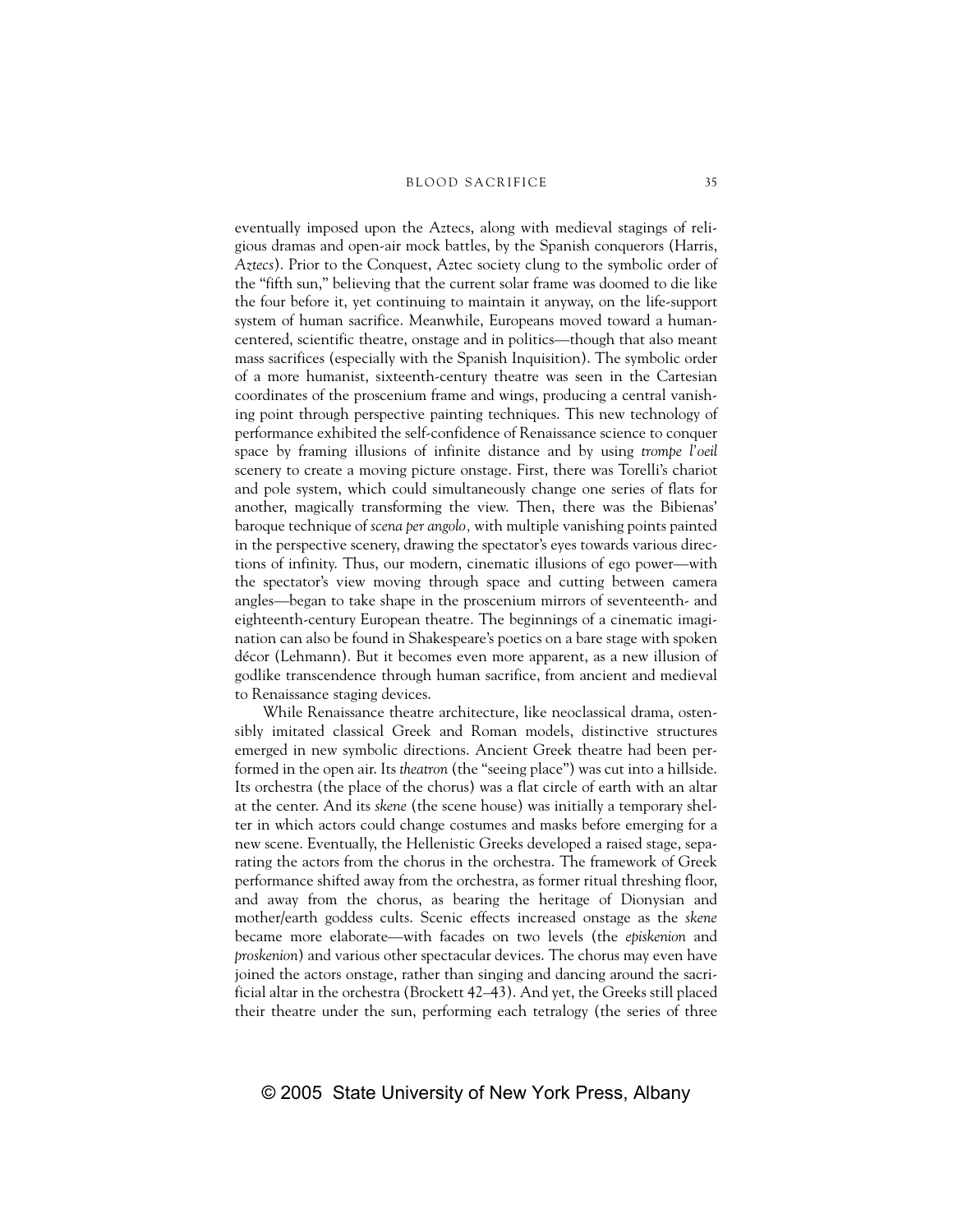

FIGURE 1.4. Baroque opera scene with multiple vanishing points (scena per angolo) designed by Giuseppe Galli Bibi-<br>ena, 1719. Courtesy of the Metropolitan Museum of Art, the Elisha Whittelsey Collection, the Elisha Whittel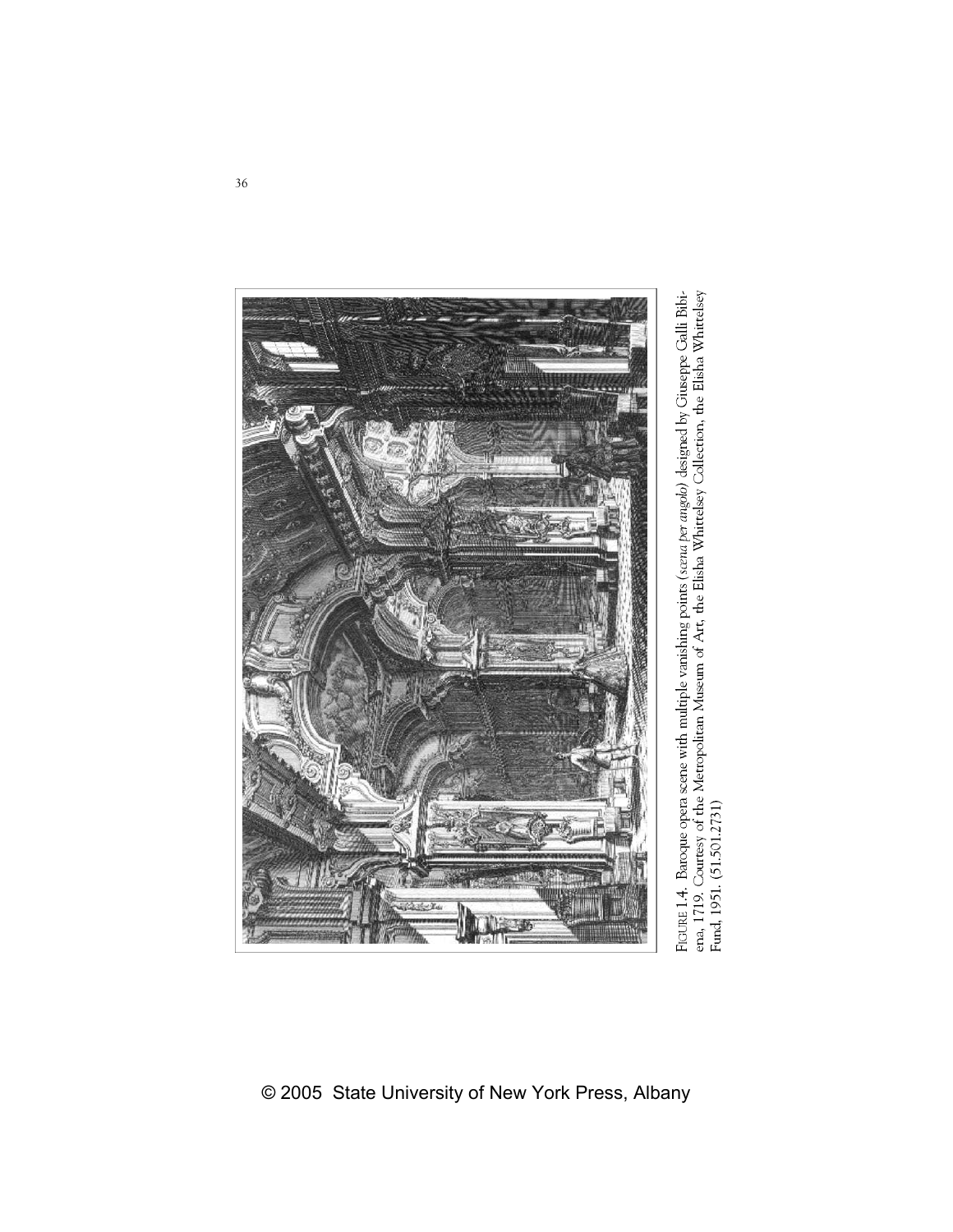tragedies and a satyr play) from morning till late afternoon (Ashby 118–123), so that the sun's path in the sky formed a natural frame to the stage, along with the earth below it.

The Romans reduced the orchestra to a semicircle in their freestanding, permanent theatres. But they still left an opening to the sky, with an awning to protect spectators from the sun. Medieval theatre also exposed itself to the elements—except when played in the cosmological space of a cathedral. Whether indoors or out, medieval drama staged heaven, earth, and hell, with their respective residents, as intimately associated. However, in the Renaissance (especially in seventeenth-century Italy and France), European theatre changed its relation to natural and supernatural forces, harnessing such perceptual and conceptual energy through new modes of representation. Mythic beings would still appear in intermezzi or masques as decorative entertainments, but they came to reflect human rulers as primary signifiers and social imagos. The sun's frame was replaced by the Cartesian proscenium. The fated tragic hero was supplanted by a Machiavellian *cogito,* then by the Enlightenment man of sentiment, and then by the modern freethinker. These historical steps eventually produced the twentieth-century theatres of cinema and television with their distinctive proscenium frames: focusing the view of a mass audience through illusions of infinity onscreen, as if controlled by the mind's eye. Today, movies and TV offer the spectator a godlike vision, flying through various subjective and objective spaces. But they also fix the viewer's body in a seat at the screen's edge, demanding attention at the vicarious sacrifice, by catching the eye and ear, for the sake of ticket money and commercial offerings.

#### THE BOTTOM OF THE FRAME

The comparison here with the Aztec ritual stage and its solar order requires a further consideration of the underside of that frame as well. Whereas European theatre, from Greek to Roman to medieval to Renaissance, gradually displaced the forces of myth and nature in favor of human scenic controls, Aztec sacrifice found its raison d'être in the sun and the earth. As the logic of another Aztec origin myth shows, ritual sacrifice not only nourished the sun's daily life (and the empire's expanding shadow), but also the earth. In order for water and food to arise from the earth and sustain Aztec life, the earth, like the sun, had to be fed with human blood and hearts. For the earth goddess herself had been dismembered by the gods Tezcatlipoca and Quetzalcoatl; they tore her in half to form the earth and the sky. Then the other gods created trees from her hair, grass from her skin, springs and caverns from her eyes, rivers and large caves from her mouth, mountains from her shoulders, and mountain valleys from her nose. Thus piecemeal, the earth monster would continue to cry out each night—as she swallowed the sun and passed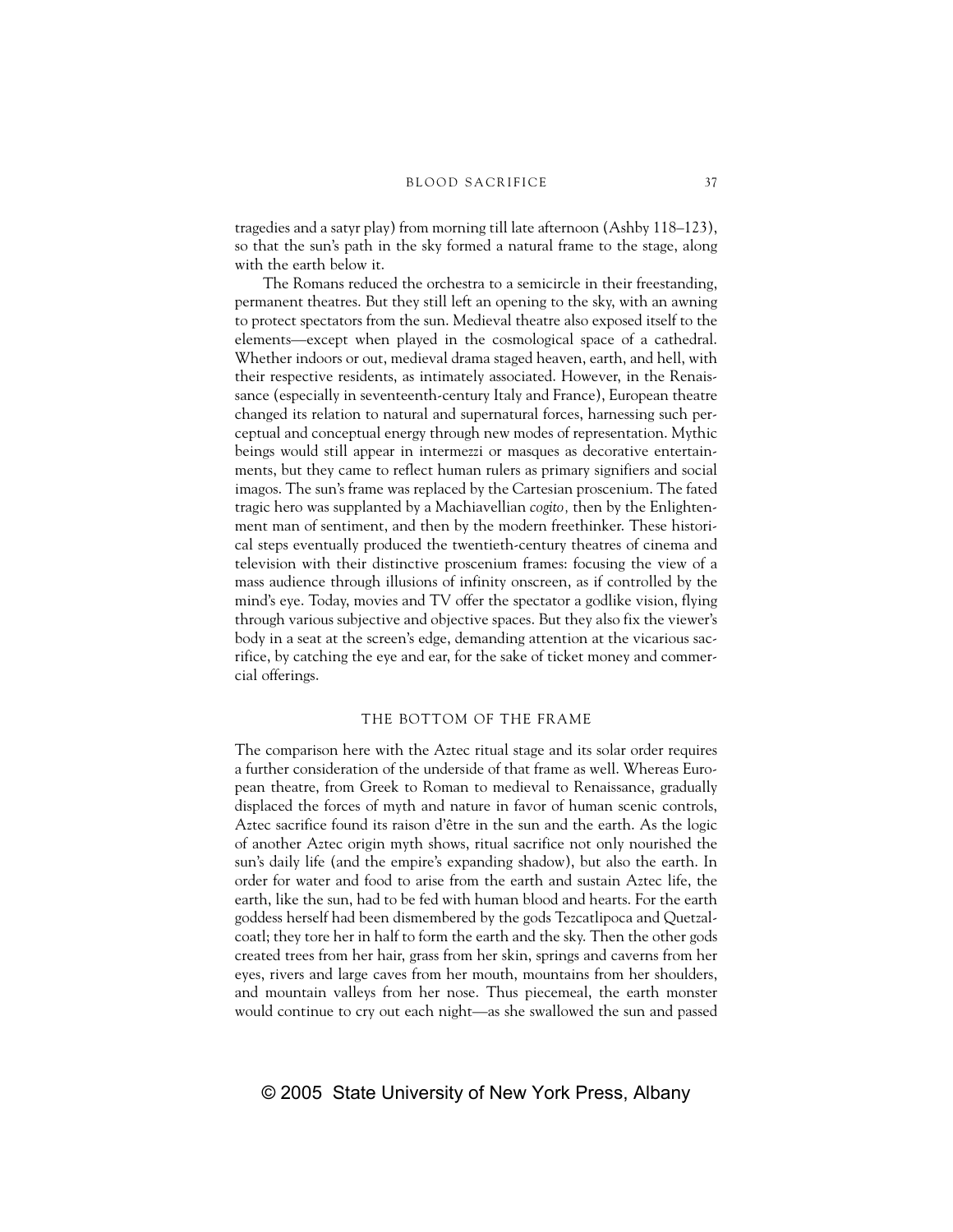it as sacred excrement in the morning. She would refuse to produce food for humans, the Aztecs believed, unless she was continually fed by human flesh and blood. "It is she who is obsessively represented on the underside of the ritual vessels designed to receive human blood and hearts. Whatever the icons they bear on their upper surfaces, whatever great forces they invoke, underneath she is there, her insatiable maw wide open, great claws at elbows and knees, in the squatting position Aztec women adopted to give birth" (Clendinnen, "Cost" 78).55

This monstrous earth mother formed the underside of the Aztec's solar performance frame, regarding the temple stage as sacred mountain and the prop bowl for human blood. Here the Aztec frame directly shows the sacrificial *corps morcelé* (fragmented body) usually hidden under the proscenium illusions of ego power in Euro-American theatre, film, and television. The Aztec earth monster, Tlaltecuhtli (Earth Lord), is both male and female. From a psychoanalytic view, this points to the infant's fantasy of a phallic mother, who threatens to re-engulf the child (like the earth does to the sun) although giving it birth and sustaining its life.<sup>56</sup> The phallic mother also seems to dismember the child, when the child develops a separate sense of itself and loses her as an extension of its own body, whether through breast weaning and toilet training (Klein) or through symbolic castration and linguistic alienation (Lacan).<sup>57</sup> Aztec society acted out this fundamental fantasy with the sacrifice of real human bodies, dismembered at the altar and rolled down the temple steps, and with the offering of human blood in a sacred bowl bearing the earth mother's image.<sup>58</sup>

Preconquest Aztec theatre bears insights, especially in its mythological frame, for our secularized tradition, which has tended, since the European Renaissance, to bury its ritual heritage beneath the illusions of a Thespian ego and Cartesian proscenium. Lacan's statement, "the gods belong to the field of the real" (*Four* 45), relates in this case to the intimacy of Real sacrifice, mythic dismemberment, and human mortality in the imaginary and symbolic dimensions of Aztec performance—or to the extimacy of that Real at the heart of our own proscenium media. The Aztecs used the imaginary roles of their gods to justify mass sacrifice and thereby expand the symbolic order of their warring, imperialistic culture.59 Euro-American mass-media capitalism uses the glamorous roles of film and TV stars to justify, yet hide, the sacrifices of many bodies behind and beyond the screen, as its symbolic order expands through the nearly worldwide popularity of violent dramas and seductive commercials. But that sun will lose its force, too, someday. In the meantime, we may become more wary of our submission to its demands—and find pleasure in the sacrificial roles we inevitably play through further comparisons of our ritual theatre to that of the Aztecs and ancient Greeks, regarding the postmodern subject, split and multiplied by the mass media.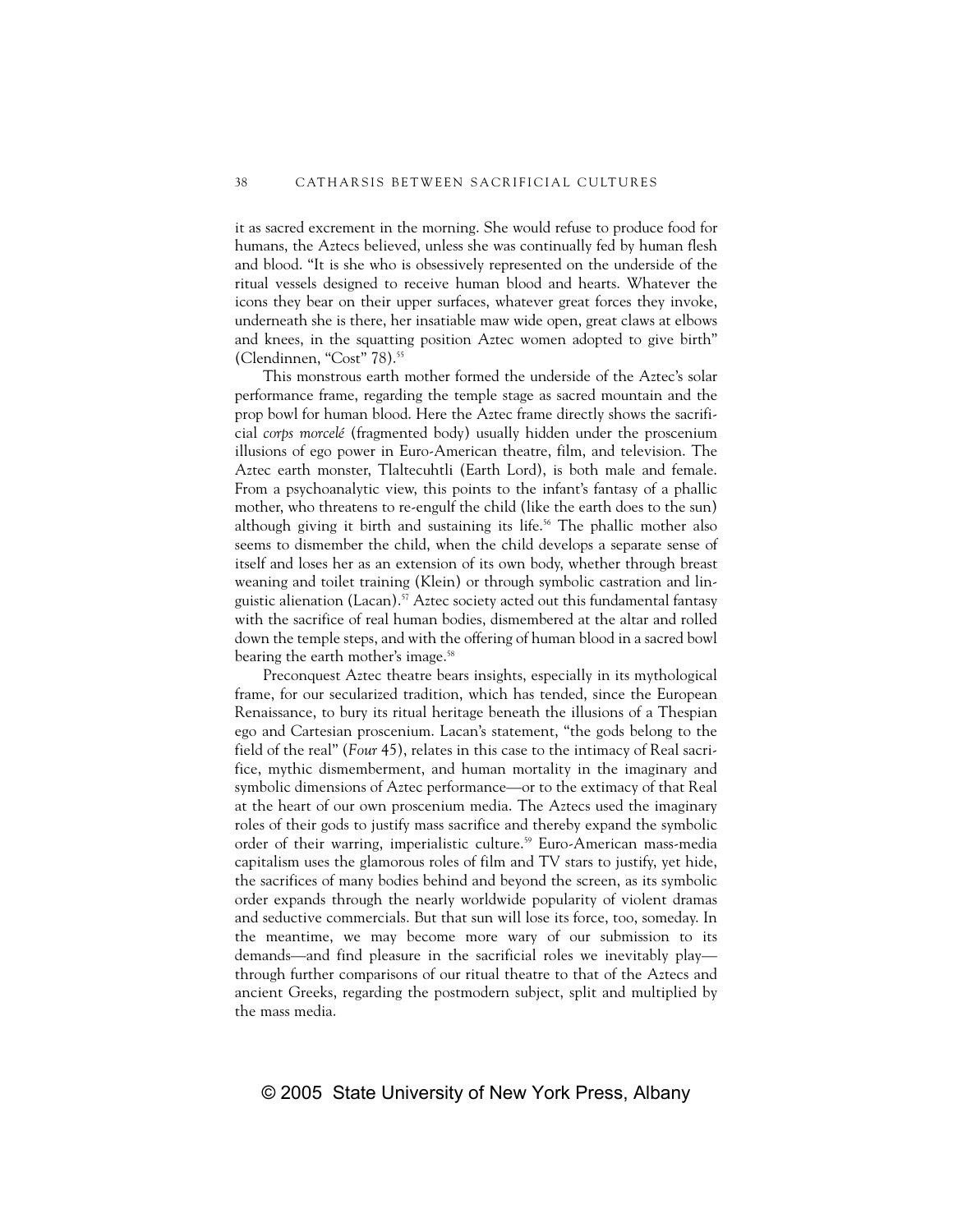#### BLOOD SACRIFICE 39

#### ANIMISTIC PSYCHOLOGY, PUPPETRY, AND DANCING HEARTS

C. Fred Alford has recently used Kleinian object relations theory along with Lacanian psychoanalysis to describe parallels between postmodern subjectivity (as split by the Other's desires, beyond the wholeness of the modern ego) and the sense of self in Greek tragedy. Despite historical distance and cultural differences, Greek drama shows what postmodern theory postulates: the lack of autonomous being, as the desire of the Other (of the gods) acts upon and within character, $60$  so that "man is the object, but not the subject, of his own desires" (23). Alford sees this sense of *psyche* within Greek tragedy emerging historically from prior sacrificial blood rites, through a progressive "Dionysian crisis" akin to the healthy shift in human infancy from a paranoid-schizoid stage to that of depressive integration of good and evil object relations  $(11–12, 50–58, 72–76)$ .<sup>61</sup> These Kleinian stages also relate, in my view, to the melodramatic and tragic paradigms of ritual sacrifice and theatre, from ancient to postmodern. Melodrama onstage and onscreen, like ritual sacrifice, displays a paranoid fear of the monstrous villain (or angry god), a schizoid splitting of good versus evil characters, and a justification for violence in the victim's and hero's sacrifices—the former as abject, the latter as ultimately triumphant. Tragedy, however, when it appears in ancient Greece, in modern theatre, and in postmodern (tragicomic) media screens, shows a more complex, mature stage of depressive integration of good and evil forces in each character, involving its audience in the cathartic clarification, not just purgation, of violent fears and desires. Thus, in Lacanian terms, the spectator may experience, along with the tragic hero, a sacrifice of the sacrifice: a crossing of sacrificial, mimetic repetitions of melodramatic violence and vengeance. This Lacanian sense of tragic sacrifice as cathartic rite of passage offers the ancient and postmodern insight that Alford relates—that one is the object, not the subject of one's desires. But tragic sacrifice also subjectifies the lost cause (of the Other's desire) in the ethics of the Real, so that a change in destructive, symptomatic repetitions can occur. A tragicomic reintegration of postmodern split-subjectivity may be possible, through a reconstruction of fundamental fantasies, not just a (Kleinian) bolstering of the depressive-integrative ego as a mask covering the lack of being and the impossible Real.

This theory will be fully elaborated in the chapters ahead, through dramatic examples from the stage and screen. But a tragic edge can also be found in the melodrama of Aztec human sacrifice, disclosing a rhythmic *chora* of multiple souls in various body parts as properties of the ritual dance, tied to animistic forces in nature and culture.<sup>62</sup> Such a sense of Aztec "psychology" illuminates further parallels between Greek, Mesoamerican, and postmodern theatres of the mind and society—disturbing the conventional distinctions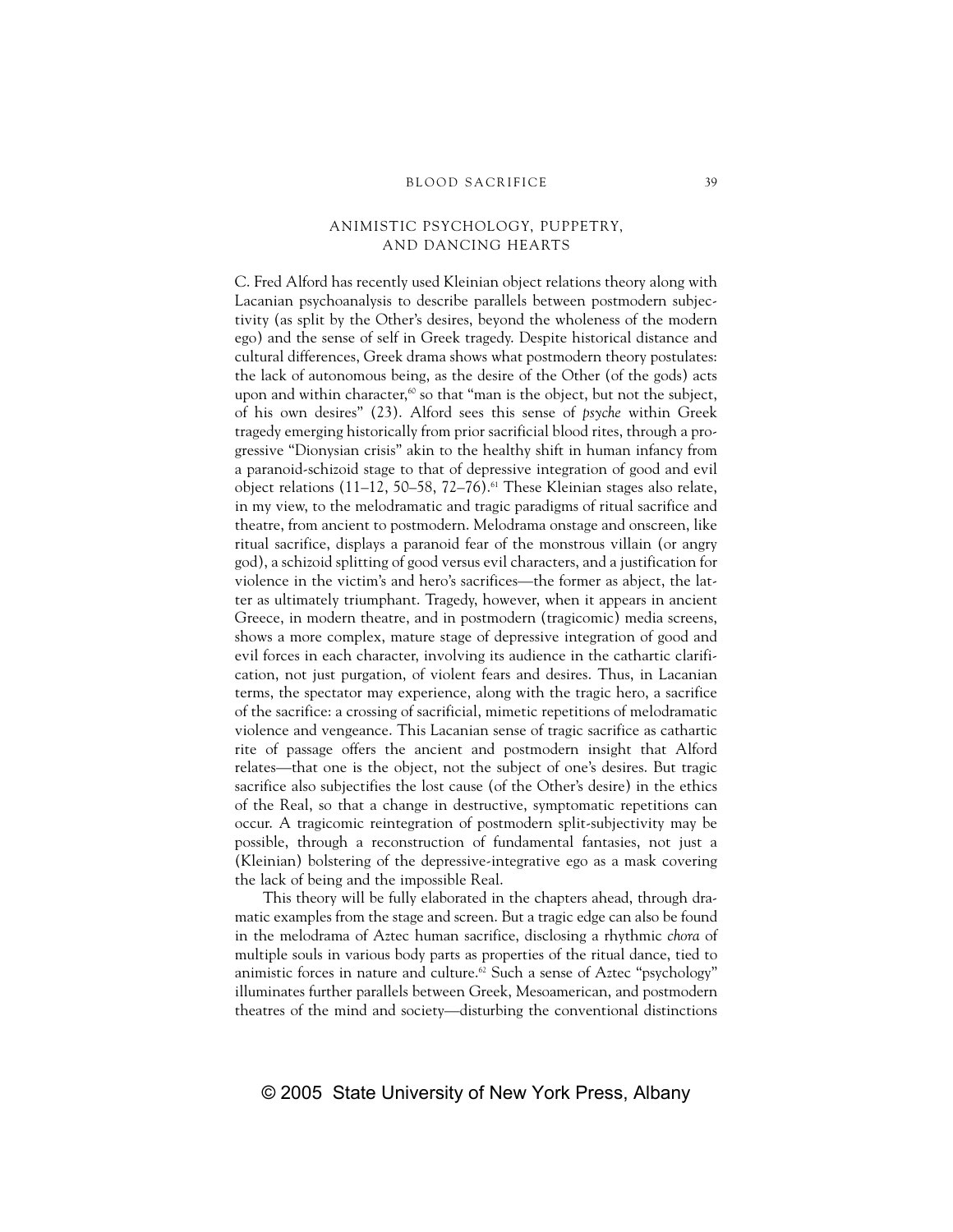between such cultures (or the good and evil oppositions of melodrama), which may mask the Real violence they share.<sup>63</sup>

In retrospect, the ancient Greeks demonstrated the beginnings of modern ego individualism with their theatrical and democratic experiments. Yet they also show the contrasting edges of postmodern subjectivity—not only with the tragic hero subjected to (objectified by) the Other's desire, as Alford points out, but also with the schizoid subjectivity of multiple souls in each person's character. In fact, the belief in multiple souls was common in ancient Greece and among the early Christian theologians. Even Aristotle, who argued for the soul's unity, defined the vegetative, sensitive, and rational parts of the soul—the first two of which humans shared with plants and animals.<sup>64</sup> The belief in a single, whole, unfragmented soul, independent of the material body and natural world, and original to each person, only developed gradually in Christian Europe, from the Roman Augustine to the medieval Aquinas to the Renaissance's Fifth Lateran Council (Furst 6–7).

At a time when the modern, whole soul—and secular ego—reached a crucial codification during the European Renaissance, the Aztecs continued to display a premodern sense of multiple souls in the body and in the body parts of the sacrificial god-actor. These pieces of the Aztec body and soul relate in uncanny ways to today's dispersion of identity in the very different, virtual realities of postmodern media theatres. We experience a piecemeal sacrifice of body and soul at the film and TV screens, with closeup cuts of stars' body parts as fetish objects and with the audience's psychic investment split between numerous images within the drama and through the juxtaposed commercials of TV. Current brain research has also discovered that there is no single center to the mind, no physical seat for the Cartesian ego, but a chorus of various areas working in some degree of harmony (Dennett and Damasio). Such choral harmony (or dissonance) within the brain, according to cognitive science and neurology, along with the postmodern experience of schizoid spectatorship, finds uncanny echoes in Aztec, premodern psychology—through a very different view of cosmic forces tied to other body parts beyond the brain, which were crucial to that culture's sacrificial theatre.

The Aztecs believed that all social and natural objects shared certain energies. The sun needed the nourishment of *teyolia* to rise each morning after passing through the bowels of the earth and the land of the dead. *Teyolia* was a psychic and cosmic power within the human heart, the force of movement shaping one's sensibilities and thought patterns.<sup>65</sup> A god-actor was infused with an "extraordinary amount" of *teyolia* through his or her theatrical performance (Carrasco, *Religions* 69). The extraction of the godactor's heart then released *teyolia* to the sun, empowering its morning rise. The earth also cried out at night for nourishment; the earth goddess needed the energy of human and animal blood to produce in return the fruits that nourished man.<sup>66</sup>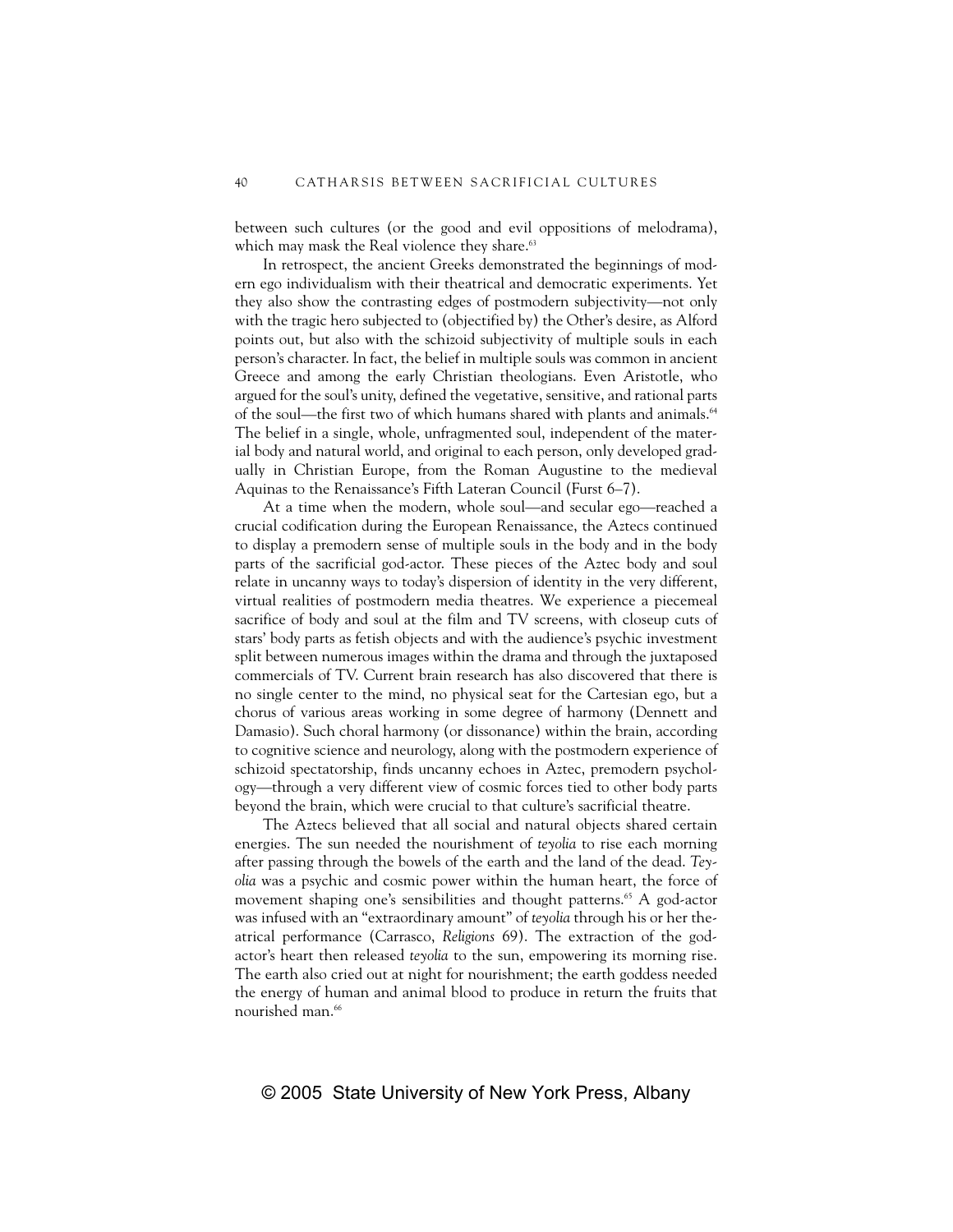But the human head, hair, and blood carried a different animistic power, tonalli, which shaped individual temperament and destiny.<sup>67</sup> These body parts and fluids also became props in the performance of ritual warfare and human sacrifice, increasing the *tonalli* of victorious warriors, of their city, and of the hungry gods (Carrasco, *Religions* 68).<sup>68</sup> The hair of captured warriors was kept by their captors. The skulls of sacrificed god-actors were strung together on the temple "skull rack." And their blood was offered to the lips of stone icons. Thus, Aztec sacrificial actors were not just mimetic victims. They became holy objects, before and after death, sacred puppets who absorbed a particular god's power and personality through symbolic costumes and props.<sup>69</sup> "It was not men who died, but gods—gods within a corporeal covering that made possible their ritual death on earth. If the gods did not die, their force would diminish in a progressively aging process. Men destined for sacrifice were temporarily converted into receptacles of divine fire" (López Austin 376–377). They then gave the ultimate, cathartic performance. The divine power in these god-actors rejuvenated the sun and earth and all of Aztec culture.70 Without that theatre, the Aztecs believed their world would end.

The Aztecs' sacrificial theatre shows the collective power of performance when it is invested with cosmic and natural, as well as social and psychological meanings—unlike the secular rites of technological magic in film and TV watching today. At their various monthly festivals (each dedicated to a different god), the Aztecs not only cast captured warriors as god-actors, they also created divine puppets out of nonhuman materials. These *ixiptlas,* primarily made out of maize dough, were costumed in the god's symbolic attire, paraded through the streets, then sacrificed and dismembered at the appropriate temple, like the human *ixiptlas*—with blood from the god-actor sprinkled on the vegetable icon and both at certain points consumed.<sup>71</sup> This view of Aztec ritual reveals, to the postmodern spectator, a revolutionary *chora* of human and material interrelatedness, prior to mirror-stage individualism and Cartesian humanism, but persisting at the premodern heart of those modern illusions. The multiple animistic souls of Aztec psychology, connecting individual minds, social powers, and natural orders, show that the postmodern, schizoid subject is not an entirely new phenomenon. The sensibilities, thought patterns, temperaments, and destinies of our desires (i.e., our teyolia and tonalli) are channeled today by mass-media consumerism. Thus, like the *chora* of ancient Greek ritual sacrifice, repressed by, yet sometimes erupting through theatre's Thespian ego, mimetic mirrors, and eventual proscenium frame, Aztec sacrificial god-acting can speak in an uncanny way across the edges of Cartesian frames and screens, from the pre- to the postmodern.<sup>72</sup>

As Artaud pointed out, early in the history of film: "The human skin of things, the derm of reality—this is the cinema's first toy" (*Collected* 21). Though he later became disillusioned with film and turned fully toward the ritual element of theatre, Artaud at this point (1927) also found his hope in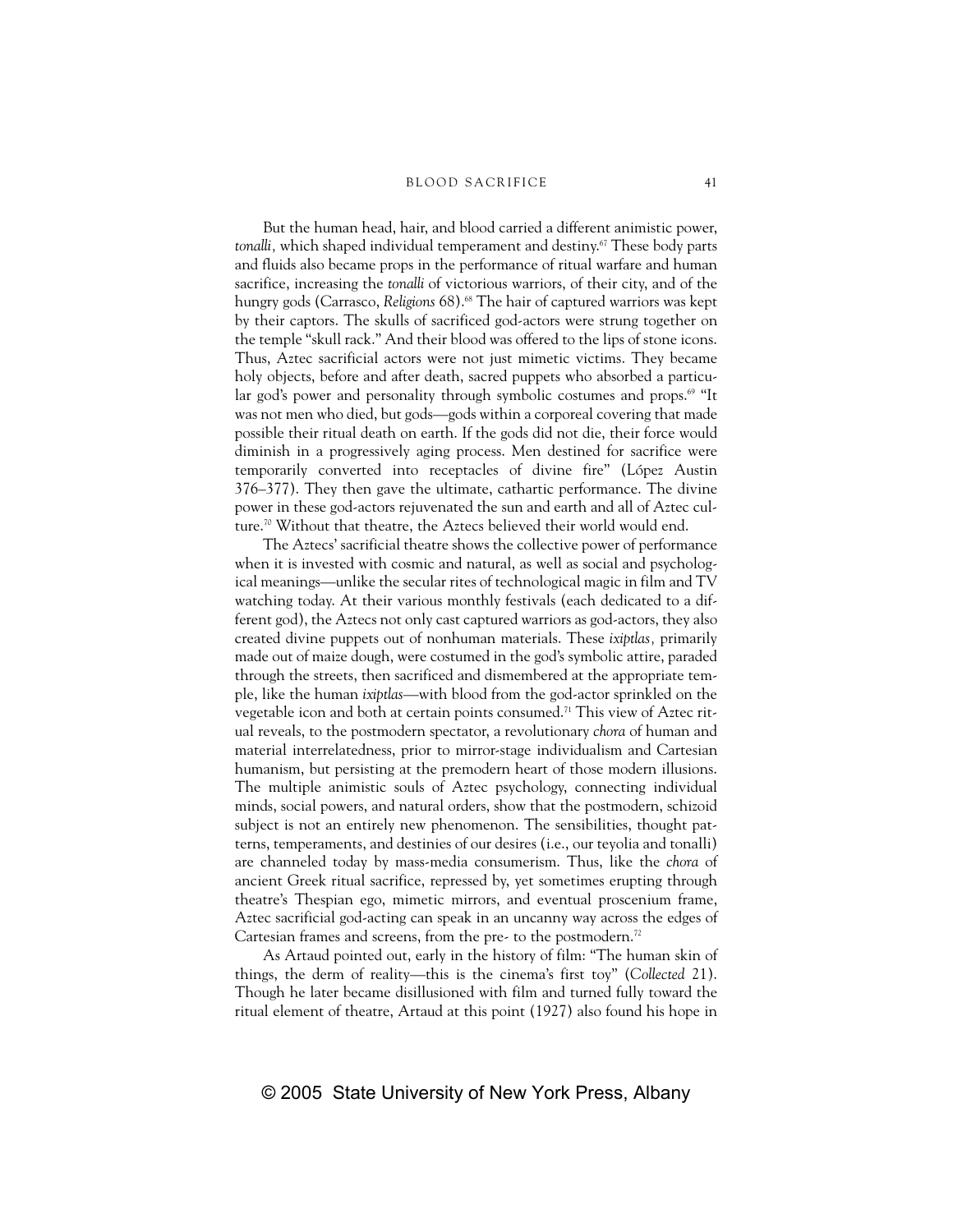cinema: "It does not separate itself from life but returns to the primitive order of things." If Artaud was right, then cinema and television today bear an even greater potential to reveal the "human skin of things," like the Aztecs wearing human skins to portray their gods. (Artaud not only read Sahagún, but also traveled to Mexico to commune with the native Tarahumara in 1936.) Usually, however, film and TV idealize actors as godlike puppets without materiality, separating them from real life and encouraging the substitution of such images for life, in the minds of the mass audience. One way to perceive "the derm of reality," onscreen and off, might be through a return to the "primitive order of things," by comparing how today's actors offer their skins for the illusion of transcendence, apparently becoming what the Other desires on millions of screens.73 The Aztec *ixiptla* gave his or her skin as a postmortem epidermis; current performers give theirs through another technology, while still alive. Yet they also suffer the loss of their ideal, youthful skins, immortalized by the screen media, as their real bodies age—despite the best efforts of plastic surgery. They are thus sacrificed, like the Aztec *ixiptla,* to produce an immortal imago of face and body, in the half-life of the media limelight, for millions of fans to absorb and mimic, with a similar, fatal futility. But the awareness of such collective mirror-stage theatrics, in mass-mediated life today, also relates to the primal perception of hearts and blood, in Greek as well as Aztec performance.

In ancient Greece, as Marcel Detienne describes, the Dionysian maenad's dance was a "dance of the heart," a leaping *(pedesis),* "when Terror rose ready to scream and the heart began to leap, to dance to an accompaniment of clacking crotala. The heart stamped its feet on the diaphragm, dancing a wild round on the body's entrails" (*Dionysos* 57). Dionysian dance, in ancient theatre and cult rites, was a return to the infant's primal energy. "A newborn is a frenzied little animal, crying and gesticulating without rhyme or reason and imbued with an instinct to jump *(to kata phusin pedan),* always ready to jump or leap. Without this instinct neither rhythm nor harmony would exist" (58). Even today, in the *chora* of stage and screen sacrifice, the spirit of Dionysus recalls the mimetic drama of the mirror stage, between six and eighteen months, when each of us experienced an early climax in the theatre of human lack: caught between the fragmented, leaping, infantile body and the ideal mask of ego reflected in the (m)Other's eyes. As Detienne puts it: "In Dionysian anthropology, the heart muscle is like an internal maenad in the body of the possessed, constantly leaping within" (59).

Aztec ritual performance removed that dancing heart from its corporeal theatre to show it leaping beyond death, as immortal food for the sun. The heart thus became im-mortal, an object of desire (or Lacanian *objet a*) surviving beyond the death of the body—yet bearing the interdependency of divine, human, and natural worlds. The extracted Aztec heart, like the leaping Greek dancer, expressed the heart within the bodies of the audience as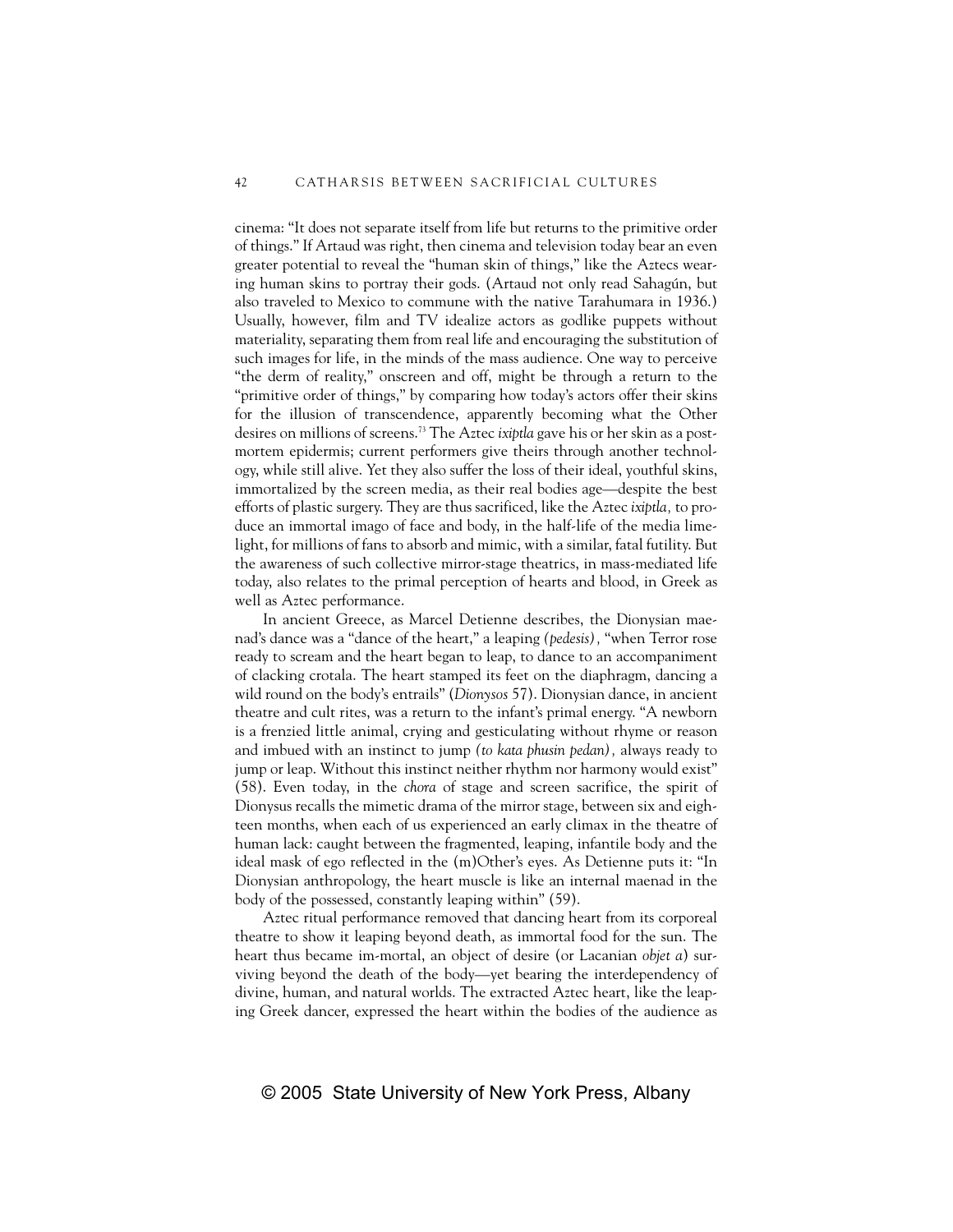well: the inaccessible, yet Real beating of life and death together. With such a tragic (or tragicomic) awareness, today's spectators might also realize the mortal, cathartic leaps of their own hearts in the action and music of the drama—rather than simply escaping from life through the pervasive, melodramatic mirrors of stage and screen violence.

#### CATHARTIC ENCOUNTERS WITH THE REAL

Various Aztec and Greek props exemplify Real elements that might touch us cathartically today, disrupting the imaginary and symbolic simulacrum of media violence and revealing its mimetic, sacrificial pressures. Blood was used by both cultures; it was collected sacrificially from the dying human or animal, then sprinkled upon the altar and specific icons to show the movement of desire between Real bodies (of actors and spectators), imaginary gods, and symbolic demands.74 This circulation of blood and desire within the social body also related to the wearing of human or animal skins, in Aztec and Greek performance. (Greek vases show the significance of animal skins in the costuming of satyr and maenad figures, from the mythic Dionysian chorus to its theatrical correlative.) The skin upon the body was a surface form put into play between certain actors, showing the submission of both performers and spectators to the transience of character. The Aztec use of human skulls as ritual props, like the Greek use of sacrificial animal skulls and theatrical masks,<sup>75</sup> showed the hidden structure of identity transformed into an exoskeleton. The Real of death (as Lacanian *das Ding*) was represented in the skull, which would outlive the living faces onstage and in the audience, becoming an immortal, yet material face—like the mask of mythic character in Greek drama. Unlike the virtual perfection of the made-up or surgically remodeled face of today's movie and TV stars (especially in closeup), the Greek mask and Aztec skull offer a more ethical reminder of the Real of the actor's body decomposing behind it.

This encounter with Real mortality, displayed in the ritual theatres of the Greeks and Aztecs, is the most significant way in which their collective mirror stages can illuminate the transcendent deceptions and symbolic demands of our own. Our culture displays plenty of sacrificial violence onscreen, but usually in order to purge our fears and sympathies, allowing the audience an illusion of transcendence over the suffering of screen characters. We can vicariously participate in the dangerous adventure, yet leave the movie theatre or change the TV channel unscathed. Such simple catharsis may have intoxicated and relieved the ancient Greek audience, too, as a purgative interpretation of Aristotle would attest. Perhaps the Aztec audience also felt a thrill and release of sympathetic fears at the sacrifice of the *ixiptla*. <sup>76</sup> The scapegoat in each case, whether a Greek tragic hero (with warrior chorus) or a captured Aztec warrior, could be seen as a safety valve,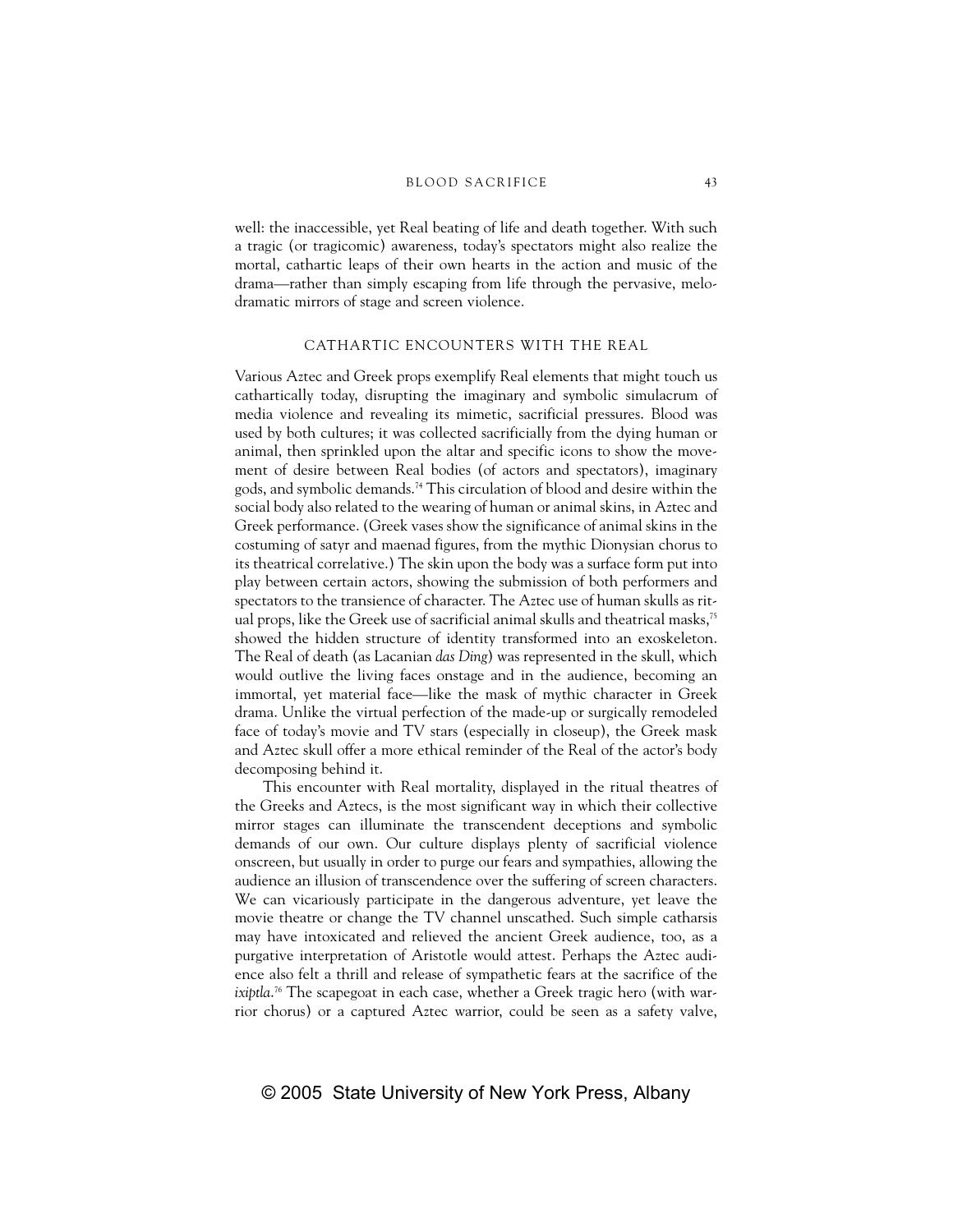siphoning off the desire for violence within the community, as René Girard's modern theory insists.<sup>77</sup> And yet, the mythic, ritual, and familial framework of sacrifice in these cultures points to another possibility, related to our own times as well. The performance of violence may not only function as a cathartic fetish to purge and thereby control rebellious impulses in the social body. It may also present a cathartic purification of desire and clarification of lacking being: a collective mirror-stage experience that reveals the Real losses behind idealized imagos, shaped by certain symbolic pressures.<sup>78</sup> Each of us today, like the Greek victim/hero or Aztec *ixiptla,* is fated to play out a mortal role—to fight for a meaningful identity in a limited lifetime. If we cling to screen illusions as fashionable identifications, we miss the Real drama of our own heart, blood, skin, and skull.

Of course, there remains a great difference between the Aztec and ancient Greek world views—as between theirs and our own. Theatre history has conventionally mapped its Western lineage through Greek drama's original distinction from ritual, especially in the tragic hero's defiance of the gods, yet ultimate submission to fate. The admiration, by neoclassical rule-makers, for that humanist struggle helped to solidify the metanarrative of theatre's separation from the womb of ritual. However, theatre's umbilical cord to ritual's bloody show has often been resurrected, in theory and practice, in various anticlassical experiments throughout the Renaissance, Romantic, and modern periods. It may be time now, in the postmodern, as we realize a new sense of multiple, schizoid subjectivity, split by the Other's desire, to discover our uncanny kinship not only to the Greek hero's fate as ritual *pharmakos* (scapegoat), but also to the Aztec *ixiptla*.

The Aztec world view involved a sacrificial anxiety like, yet unlike the imperialist culture of their Greco-Roman, Judeo-Christian conquerors. Although the Aztecs, like the conquistadors, imposed their beliefs and rituals on other cultures, the Aztecs captured human bodies, precious objects, and territory in order to feed and extend a solar order that would inevitably fail. Whereas the Spanish brought Franciscan missionaries to the New World who believed their conversion of the natives to Christianity would lead to a millennial kingdom and the Second Coming of Christ (Carrasco, *Religions* 5), the Aztecs captured souls to feed a dying sun. According to the oracle of the Aztecs' mythic calendar, their theatre of human sacrifice displayed a tragic defiance of, yet submission to fate—on a much broader scale than the Greek hero's. Their world would end, they believed, along with the current sun, at a certain point in time—as it did with the conquistadors' arrival.

Such fatalism may seem a self-fulfilling prophecy; but all cultures transform over time, as did that of the Spanish invaders as they merged with the Aztec (Mexica) to form the Mexican and Mexican-American heritage. Now, in a new millennium, our postmodern, capitalist culture appears to be the opposite of the Aztec sun: an immortal, high-tech amoeba, spreading world